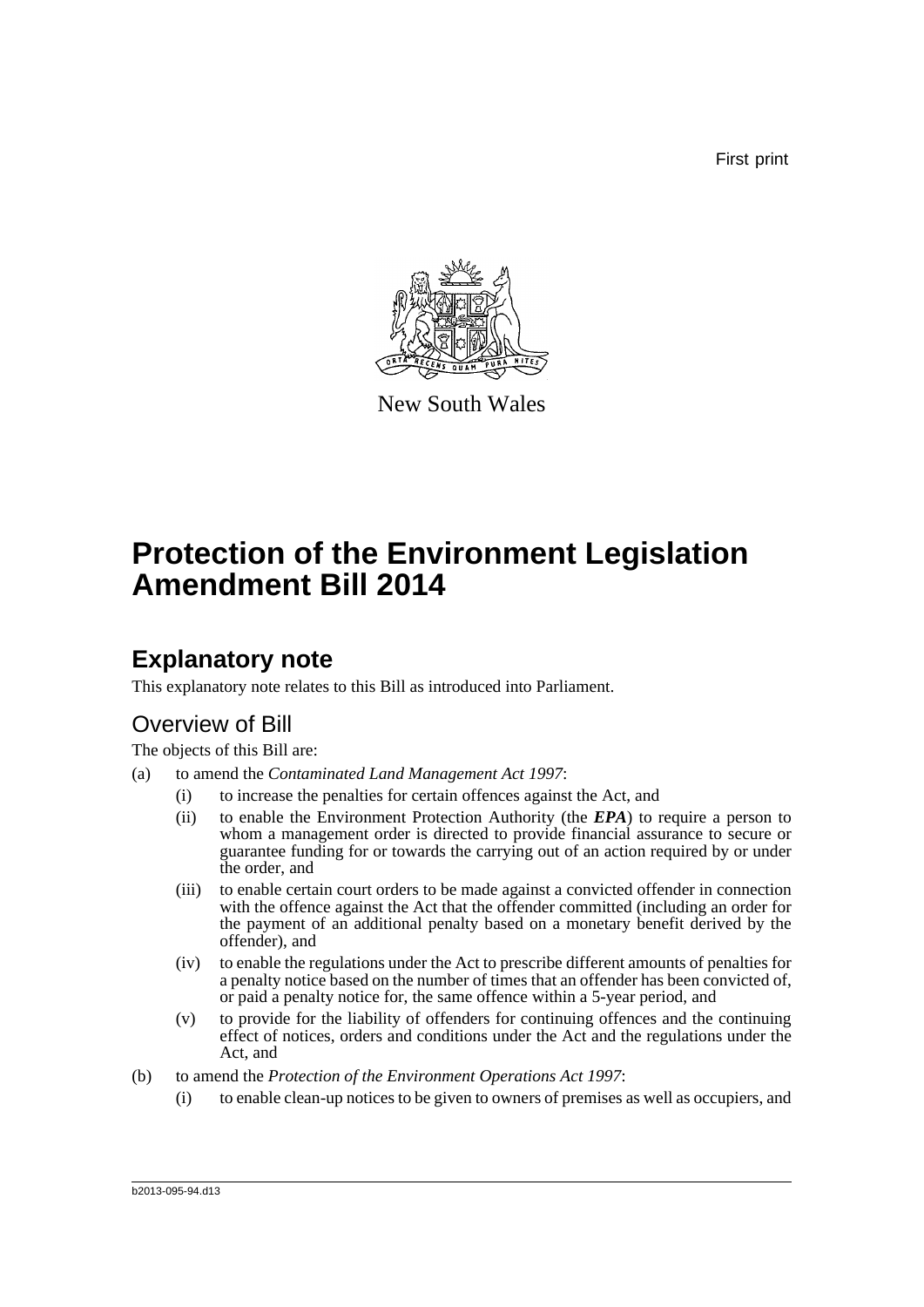- (ii) to clarify the obligations of occupiers of premises from which point source emissions or non-point source emissions occur in connection with the prevention or minimisation of such emissions, and
- (iii) to enable certain court orders to be made in connection with offences requiring the offender to undertake restorative justice activities agreed to by the offender and to enable the EPA to accept undertakings to carry out such activities, and
- (iv) to enable the EPA to require persons who transport waste to ensure that approved GPS tracking devices are installed, used and maintained on motor vehicles used to transport their waste, and
- (v) to provide that an appeal against a decision to suspend or revoke a licence does not operate to stay the decision, and
- (vi) to remove the requirement to provide a person with a notice of intention to suspend or revoke a licence and remove certain other outdated provisions of the Act, and
- (c) to amend the *Radiation Control Act 1990*:
	- (i) to enable certain court orders to be made against a convicted offender in connection with the offence against the Act that the offender committed (including an order for the payment of an additional penalty based on a monetary benefit derived by the offender), and
	- (ii) to enable the EPA to accept undertakings to carry out restorative justice activities, and
	- (iii) to enable the regulations under the Act to prescribe different amounts of penalties for a penalty notice based on the number of times that an offender has been convicted of, or paid a penalty notice for, the same offence within a 5-year period, and
	- (iv) to enable persons to apply for orders from the Supreme Court to remedy or restrain a breach of the Act or the regulations under the Act, and
- (d) to amend the *Protection of the Environment Administration Act 1991* to provide for certain fees and charges under legislation administered by the EPA to be paid into the Environment Protection Authority Fund, and
- (e) to make consequential amendments to the *Land and Environment Court Act 1979* and *Protection of the Environment Operations (General) Regulation 2009*.

# Outline of provisions

**Clause 1** sets out the name (also called the short title) of the proposed Act.

**Clause 2** provides for the commencement of the proposed Act on a day or days to be appointed by proclamation.

## **Schedule 1 Amendments concerning contaminated land management**

#### **1.1 Contaminated Land Management Act 1997 No 140**

#### **Financial assurances for actions required by management orders**

**Schedule 1.1 [2]** amends the *Contaminated Land Management Act 1997* to enable the EPA to require a person to whom a management order is directed to provide financial assurance to secure or guarantee funding for or towards the carrying out of an action required by or under the order. **Schedule 1.1 [4]** inserts provisions based on Part 9.4 (Financial assurances) of the *Protection of the Environment Operations Act 1997* concerning the procedure to be followed in connection with requiring such assurances.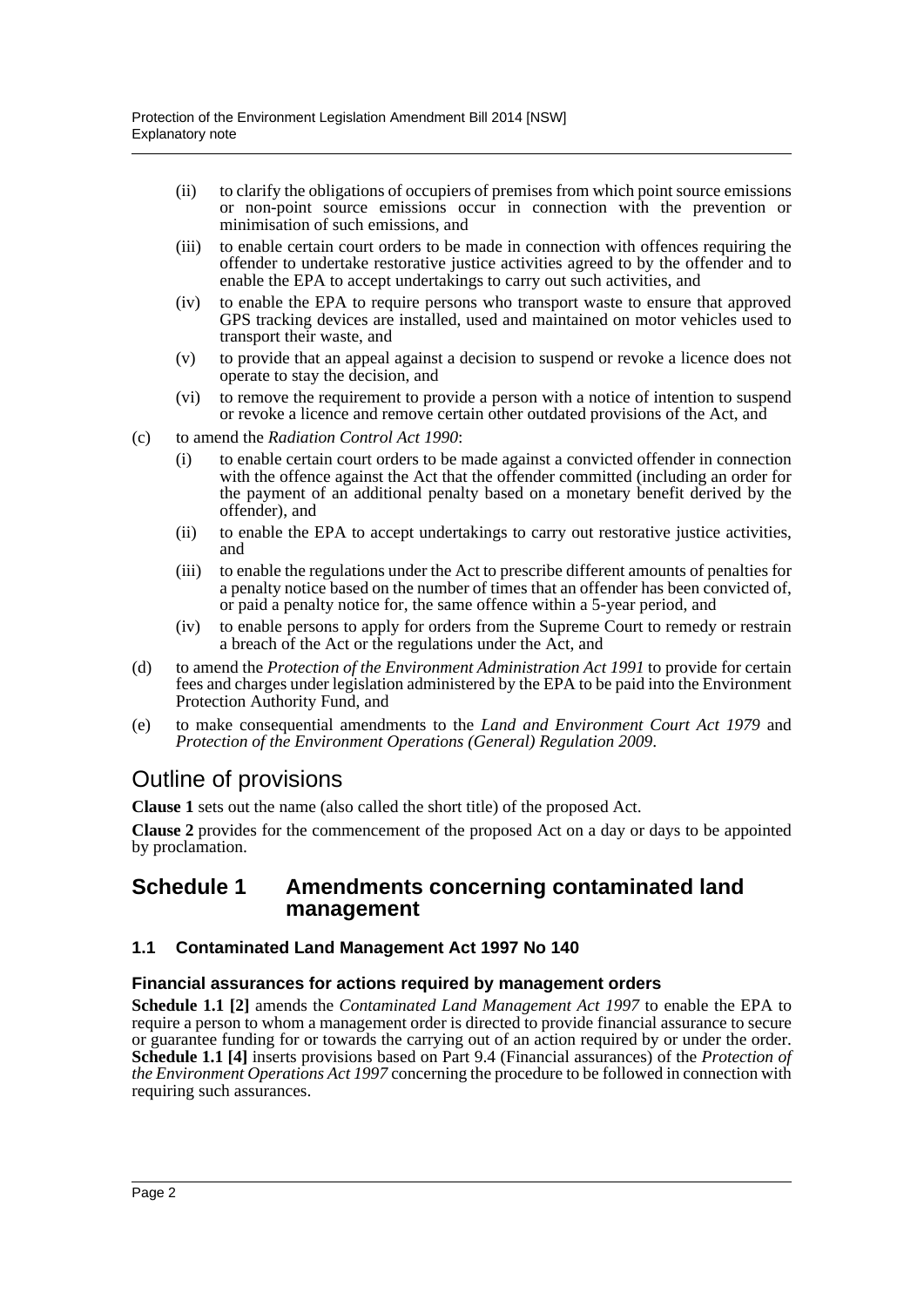#### **Penalty increases**

**Schedule 1.1 [3], [5]–[10] and [16]** increase the maximum penalties for certain offences against sections 14, 48, 57, 60, 89 and 103 of the *Contaminated Land Management Act 1997*. Schedule 1.1 [3] also clarifies the circumstances in which a person will be treated as failing to comply with a management order.

**Schedule 1.1** [11] enables the regulations under the Act to prescribe different amounts of penalties for a penalty notice based on the number of times that an offender has been convicted of, or paid a penalty notice for, the same offence within a 5-year period.

### **Court orders in connection with offences (including for restorative justice)**

**Schedule 1.1 [12]** inserts provisions that:

- (a) enable the Land and Environment Court to order an offender to pay, as part of the penalty for committing the offence, an additional penalty of an amount that represents the amount of any monetary benefits acquired by the offender, or accrued or accruing to the offender, as a result of the commission of the offence, and
- (b) enable court orders to be made requiring an offender:
	- (i) to publicise the offence and its consequences, or
	- (ii) to notify persons of the offence and its consequences, or
	- (iii) to carry out a project for the restoration or enhancement of the environment, or
	- (iv) to provide a financial assurance in proceedings to which the EPA is a party.

Schedule 1.1 [12] also enables the Land and Environment Court to require an offender to carry out a restorative justice activity that the offender has agreed to carry out. A *restorative justice activity* is a social or community activity for the benefit of the community or persons that are adversely affected by the offence. **Schedule 1.1 [1]** makes a consequential amendment.

#### **Enforcement of undertakings**

**Schedule 1.1 [14]** enables the EPA to accept and enforce a written undertaking given by a person for the purposes of the proposed section in connection with a matter in relation to which the EPA has a function under the Act, including undertakings to carry out restorative justice activities. The provision is based on section 253A of the *Protection of the Environment Operations Act 1997*. **Schedule 1.1 [13]** makes a consequential amendment.

#### **Continuing offences**

**Schedule 1.1 [15]** provides for the liability of offenders for continuing offences. The provision is based on section 242 of the *Protection of the Environment Operations Act 1997*.

#### **Notices, orders and conditions**

**Schedule 1.1 [17]** provides for the continuing effect of notices, orders and conditions under the Act and the regulations under the Act. The provision is based on section 319A of the *Protection of the Environment Operations Act 1997*.

#### **Savings and transitional provisions**

**Schedule 1.1 [18]** enables the Governor to make regulations of a savings or transitional nature consequent on the enactment of any Act that amends the *Contaminated Land Management Act 1997*, including the proposed Act.

**Schedule 1.1 [19]** omits a reference to an obsolete set of guidelines.

**Schedule 1.1 [20]** inserts savings and transitional provisions consequent on the enactment of the proposed Act.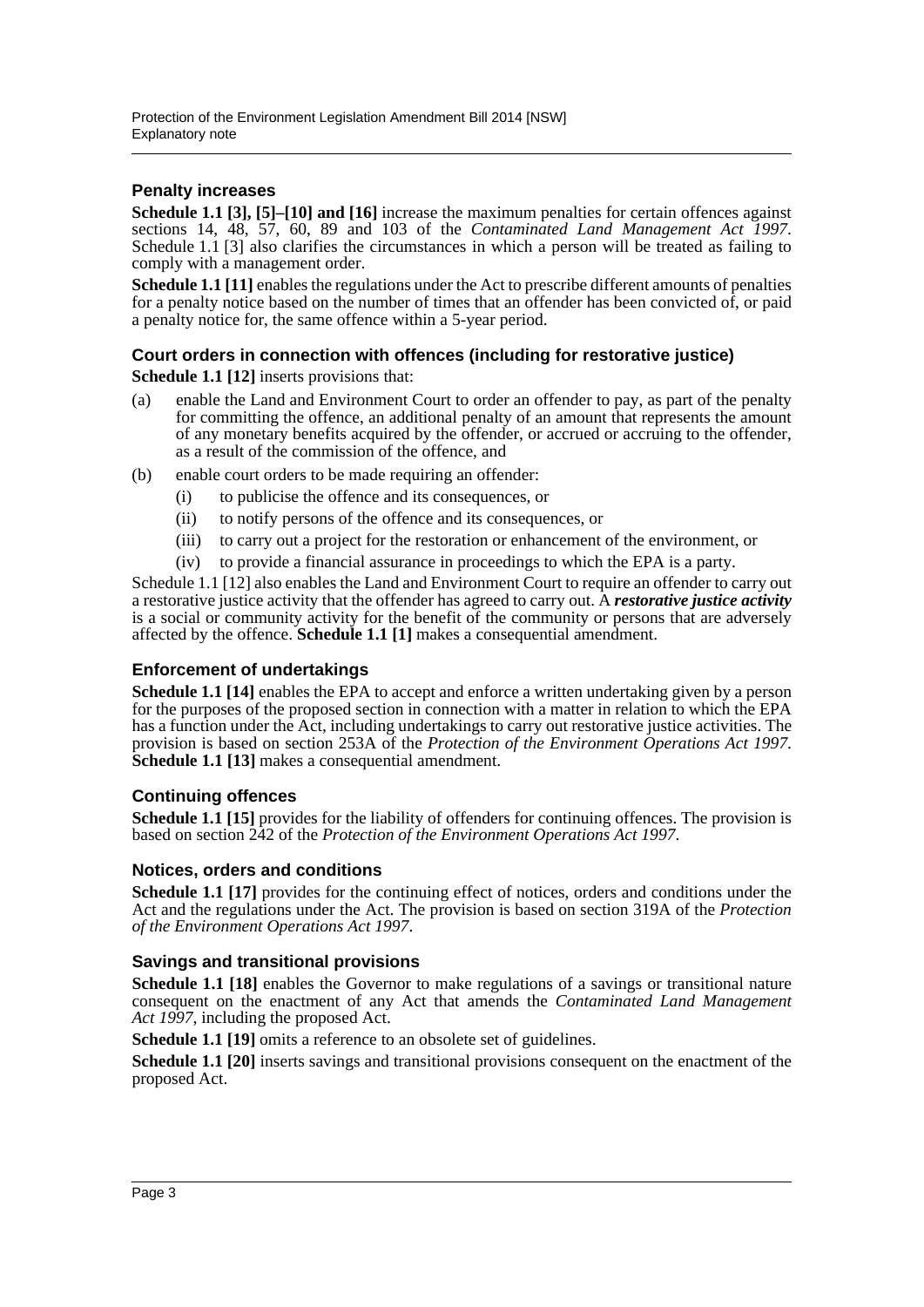### **1.2 Land and Environment Court Act 1979 No 204**

**Schedule 1.2 [1] and [2]** amend the *Land and Environment Court Act 1979* to allocate the following kinds of proceedings in exercise of new jurisdiction to be conferred by Schedule 1.1 to Class 4 of the jurisdiction of the Land and Environment Court:

- (a) proceedings to resolve disputes about claiming on or realising financial assurances under the *Contaminated Land Management Act 1997*,
- (b) proceedings for the enforcement of undertakings under the *Contaminated Land Management Act 1997*.

**Schedule 1.2 [3]** makes a consequential amendment.

## **Schedule 2 Amendments concerning protection of environment operations**

**2.1 Protection of the Environment Operations Act 1997 No 156**

#### **Removal of outdated procedural provisions**

**Schedule 2.1 [1]** amends the *Protection of the Environment Operations Act 1997* to provide that the appropriate regulatory authority is not required (as is currently the case) to give the holder of a licence notice of the authority's intention to suspend or revoke the licence (whether with or without conditions) before giving a notice of that suspension or revocation.

**Schedule 2.1 [6] and [7]** remove the exception for odours from certain requirements to report pollution incidents.

**Schedule 2.1 [8]** removes certain requirements concerning the affixing of labels on vehicles about the giving of notices.

#### **Clean-up notices to owners**

**Schedule 2.1 [2]** enables an appropriate regulatory authority to give the owner of premises (as well as the occupier of premises) a clean-up notice under section 91 of the *Protection of the Environment Operations Act 1997*.

#### **Pollution mitigation obligations for point source and non-point source emissions**

**Schedule 2.1 [3] and [4]** seek to clarify the operation of section 128 (Standards of air impurities not to be exceeded) of the *Protection of the Environment Operations Act 1997* following the decision of the Land and Environment Court in *Environment Protection Authority v Ravensworth Operations Pty Ltd* [2013] NSWLEC 92.

In that case, the Land and Environment Court held that concentration standards prescribed under section 128 could extend to non-point source emissions (such as emissions of dust from mining) as well as to point source emissions (such as emissions from chimneys, pipes and vents). However, concentrations of non-point source emissions cannot be measured by currently available methodologies.

The result of the decision is that section 128 cannot be used to deal with non-point source emissions because it is not currently possible to prescribe concentration standards or emission rates for them.

The amendments made by Schedule 2.1 [3] and [4] confirm that:

- (a) concentration standards and emission rates prescribed under section 128 apply only to point source emissions, and
- (b) the occupier of premises emitting non-point source emissions must carry on any activity, or operate any plant, in or on the premises by such practicable means as may be necessary to prevent or minimise air pollution from such emissions.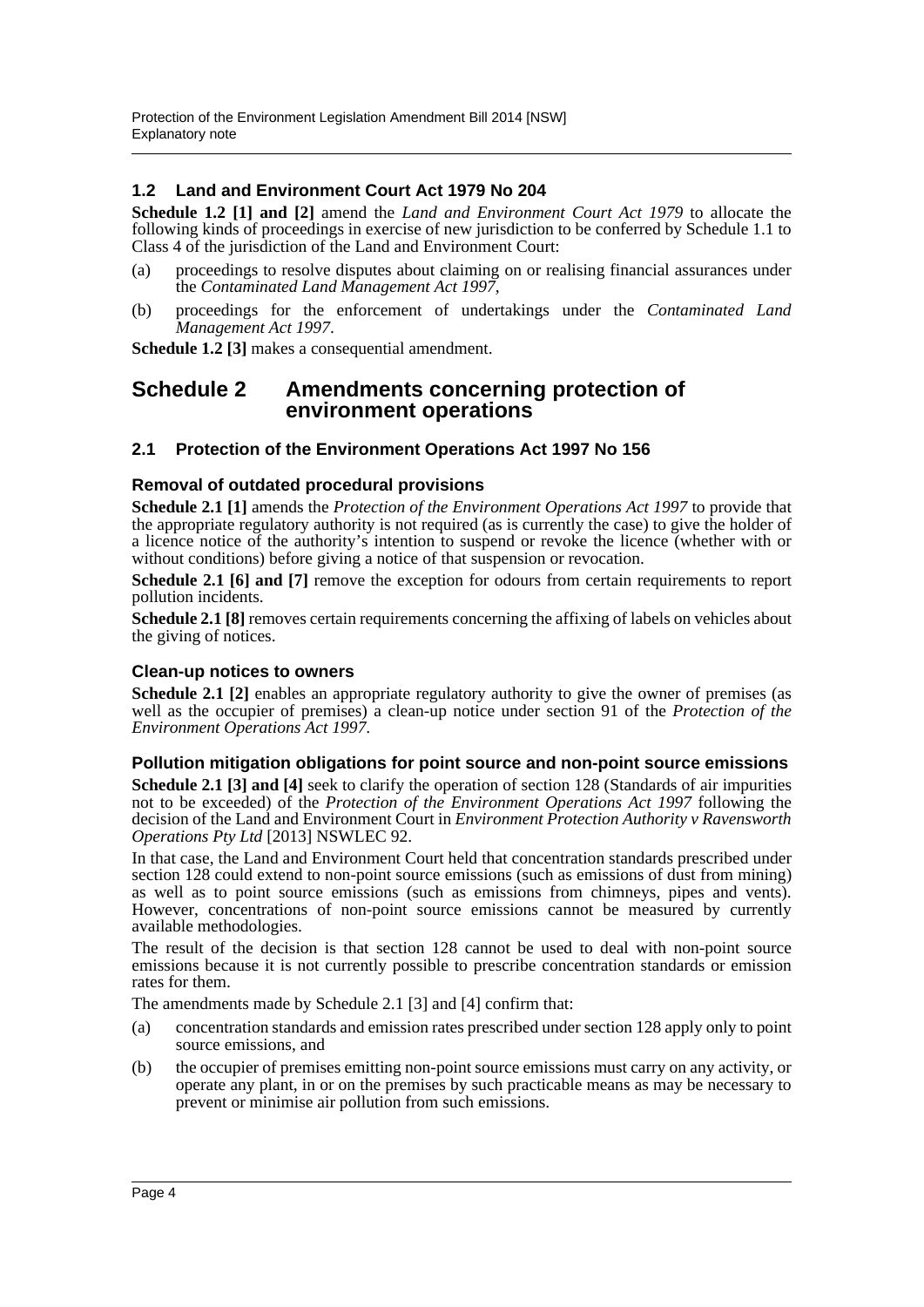#### **Approved GPS tracking devices for waste transportation vehicles**

**Schedule 2.1 [5]** enables the EPA, by notice in writing, to require a person who is engaged in the transportation of waste to ensure that:

- (a) approved GPS tracking devices are installed, used and maintained, in the manner specified in the notice, on any motor vehicles that are used by the person (or an employee, subcontractor or agent of the person) to transport waste, and
- (b) such devices are not tampered with.

A failure to comply with such a notice will be an offence with a maximum penalty of 200 penalty units (currently, \$22,000) for a corporation and 100 penalty units (currently, \$11,000) for an individual. **Schedule 2.1 [12]** makes a consequential amendment.

#### **Restorative justice activities**

Schedule 2.1 [9] enables the Land and Environment Court to require an offender to carry out a restorative justice activity that the offender has agreed to carry out. **Schedule 2.1 [14]** makes a consequential amendment.

**Schedule 2.1 [10]** enables the EPA to accept a written undertaking to carry out restorative justice activities.

#### **Appeals against decisions to suspend or revoke licences**

**Schedule 2.1 [11]** provides that an appeal against a decision to suspend or revoke a licence does not operate to stay the decision.

#### **Savings and transitional provisions**

**Schedule 2.1 [13]** inserts savings and transitional provisions consequent on the enactment of the proposed Act.

#### **2.2 Protection of the Environment Operations (General) Regulation 2009**

**Schedule 2.2** makes amendments to the *Protection of the Environment Operations (General) Regulation 2009* concerning penalty notices that are consequential on the amendments made to the *Protection of the Environment Operations Act 1997*.

# **Schedule 3 Amendment of Radiation Control Act 1990 No 13**

### **Court orders in connection with offences (including for restorative justice)**

**Schedule 3 [2]** amends the *Radiation Control Act 1990* to insert provisions that:

- (a) enable the Supreme Court to order an offender to pay, as part of the penalty for committing the offence, an additional penalty of an amount that represents the amount of any monetary benefits acquired by the offender, or accrued or accruing to the offender, as a result of the commission of the offence, and
- (b) enable court orders to be made requiring an offender:
	- (i) to publicise the offence and its consequences, or
	- (ii) to notify persons of the offence and its consequences, or
	- (iii) to carry out a project for the restoration or enhancement of the environment, or
	- (iv) to attend, or to cause an employee or employees or a contractor or contractors of the offender to attend, a training or other course, or
	- (v) to establish training courses for employees and contractors, or
	- (vi) to provide a financial assurance in proceedings to which the EPA is a party.

Schedule 3 [2] also enables the Supreme Court to require an offender to carry out a restorative justice activity that the offender has agreed to carry out. **Schedule 3 [1]** makes a consequential amendment.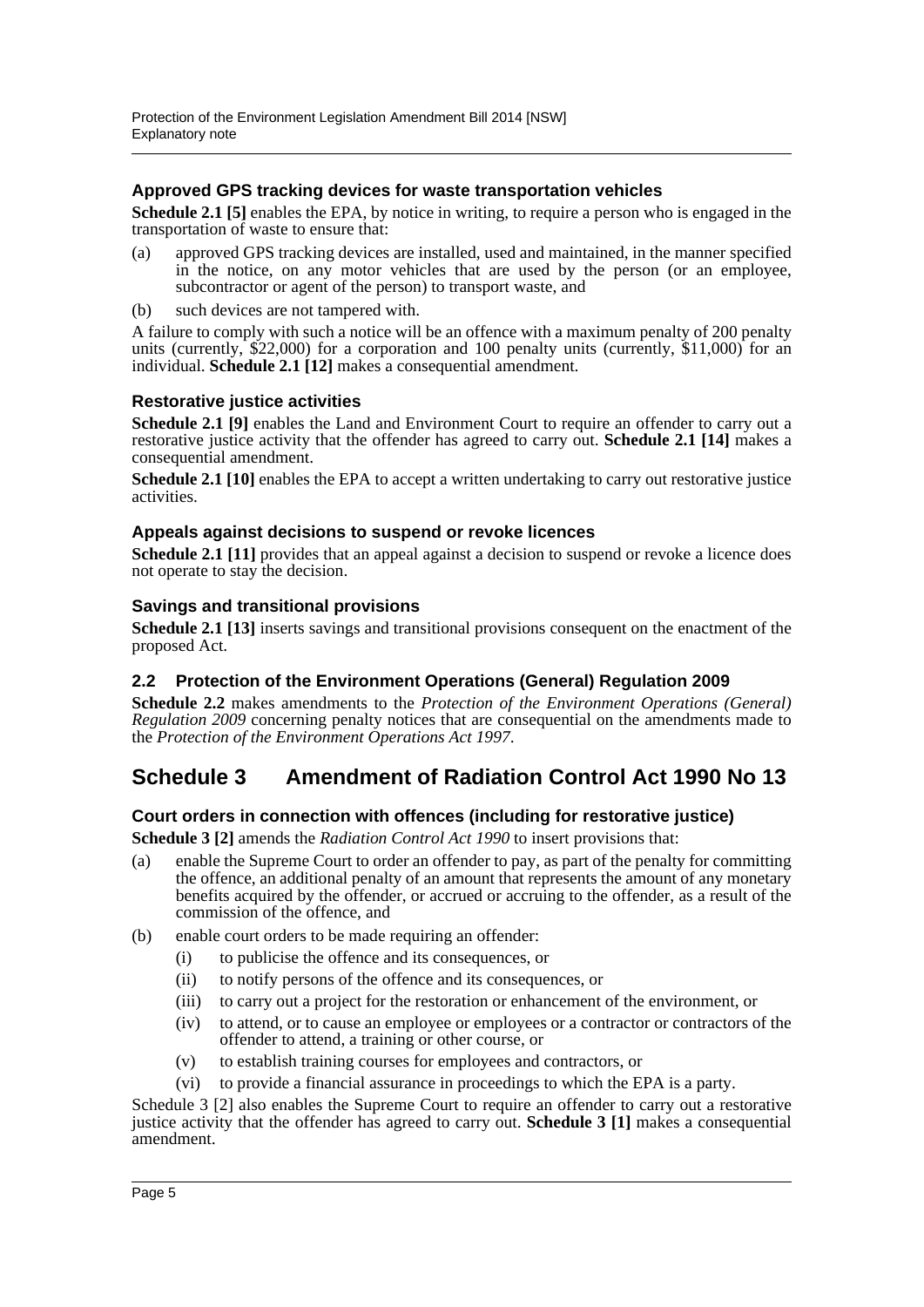### **Enforcement provisions**

**Schedule 3 [3]** enables the EPA to accept a written undertaking to carry out restorative justice activities.

**Schedule 3 [4]** enables the regulations under the *Radiation Control Act 1990* to prescribe different amounts of penalties for a penalty notice based on the number of times that an offender has been convicted of, or paid a penalty notice for, the same offence within a 5-year period.

**Schedule 3 [5]** enables persons to apply for orders from the Supreme Court to remedy or restrain a breach of the Act or the regulations under the Act. The provision is based on section 253 of the *Protection of the Environment Operations Act 1997*, which confers a corresponding jurisdiction on the Land and Environment Court.

#### **Savings and transitional provisions**

**Schedule 3 [6]** enables the Governor to make regulations of a savings or transitional nature consequent on the enactment of any Act that amends the *Radiation Control Act 1990*, including the proposed Act.

**Schedule 3 [7]** inserts savings and transitional provisions consequent on the enactment of the proposed Act.

## **Schedule 4 Amendment of Protection of the Environment Administration Act 1991 No 60**

**Schedule 4 [1]** amends the *Protection of the Environment Administration Act 1991* to provide for certain fees and charges under legislation administered by the EPA to be paid into the Environment Protection Authority Fund.

**Schedule 4 [2]** enables the Governor to make regulations of a savings or transitional nature consequent on the enactment of any Act that amends the *Protection of the Environment Administration Act 1991*, including the proposed Act.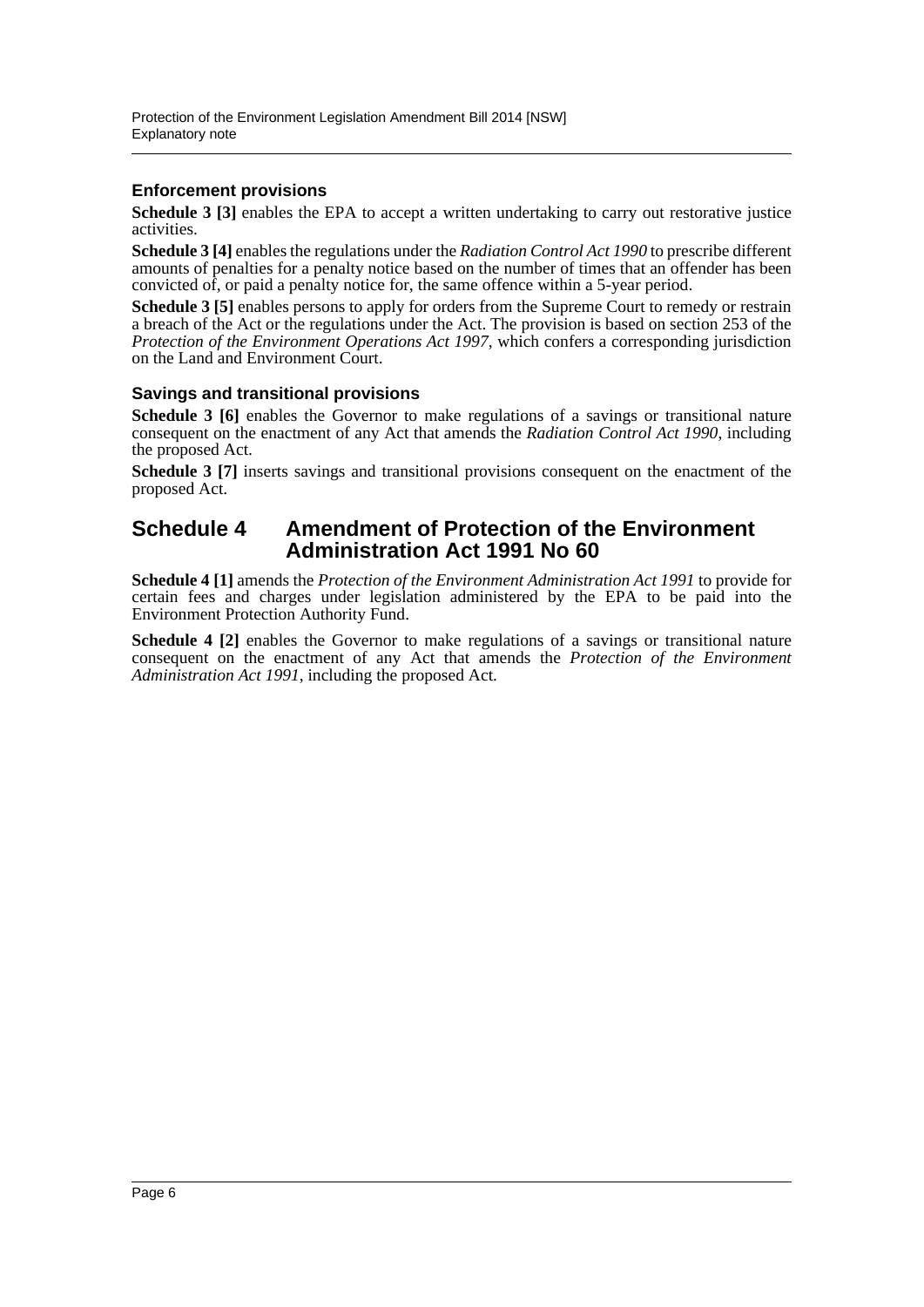First print



New South Wales

# **Protection of the Environment Legislation Amendment Bill 2014**

# **Contents**

Page

|            | Name of Act                                                           | $\mathcal{P}$ |
|------------|-----------------------------------------------------------------------|---------------|
| 2.         | Commencement                                                          | 2             |
|            | Schedule 1 Amendments concerning contaminated land management         | 3             |
|            | Schedule 2 Amendments concerning protection of environment operations | 12            |
| Schedule 3 | Amendment of Radiation Control Act 1990 No 13                         | 15            |
| Schedule 4 | Amendment of Protection of the Environment Administration Act 1991    |               |
|            | No 60.                                                                | 19            |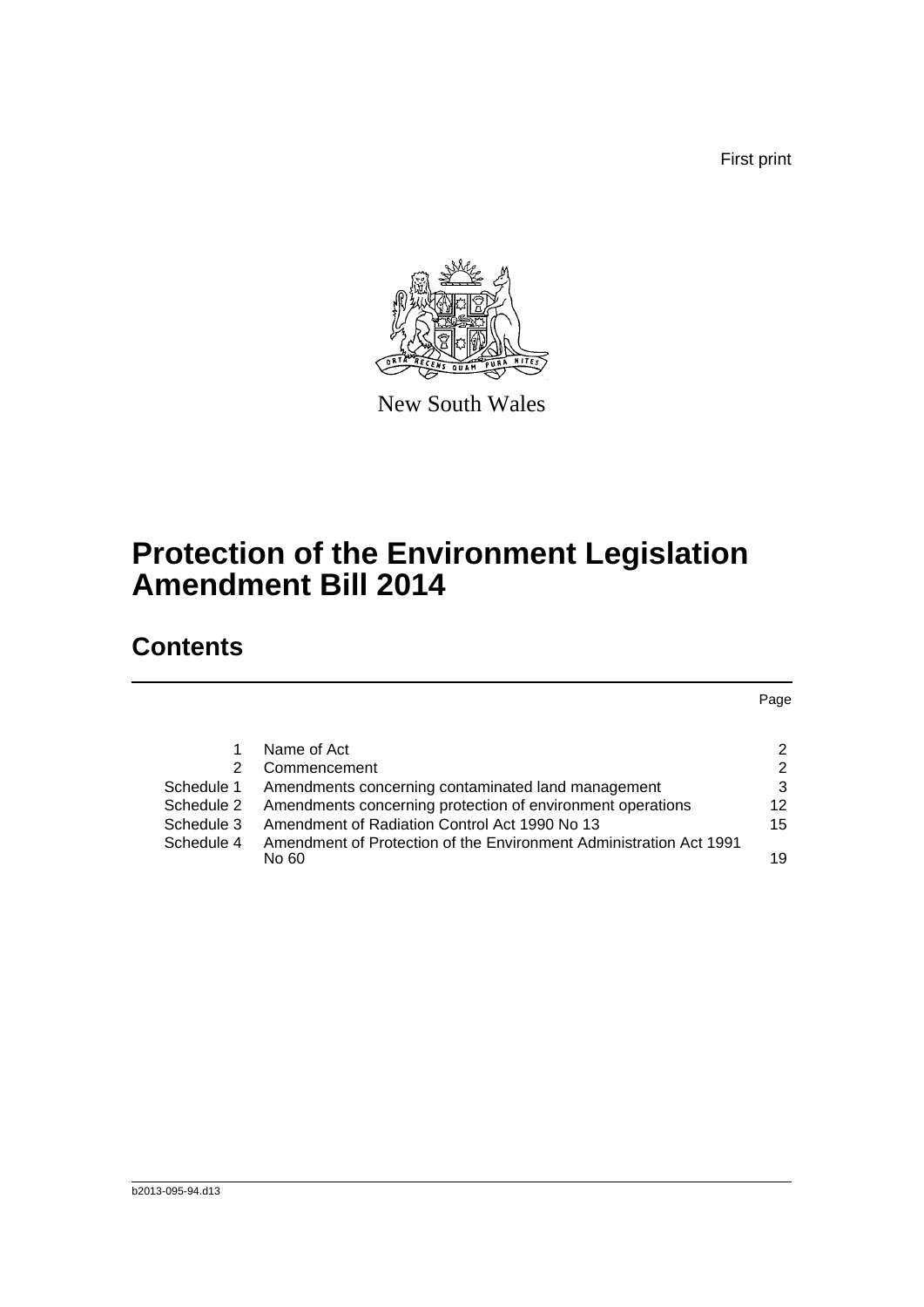

New South Wales

# **Protection of the Environment Legislation Amendment Bill 2014**

No , 2014

### **A Bill for**

An Act to amend the *Contaminated Land Management Act 1997*, *Protection of the Environment Operations Act 1997* and *Radiation Control Act 1990* to increase certain penalties for offences and strengthen and align the enforcement provisions of those Acts; to amend the *Protection of the Environment Administration Act 1991* with respect to payments into the Environment Protection Authority Fund; and to make consequential amendments to other legislation.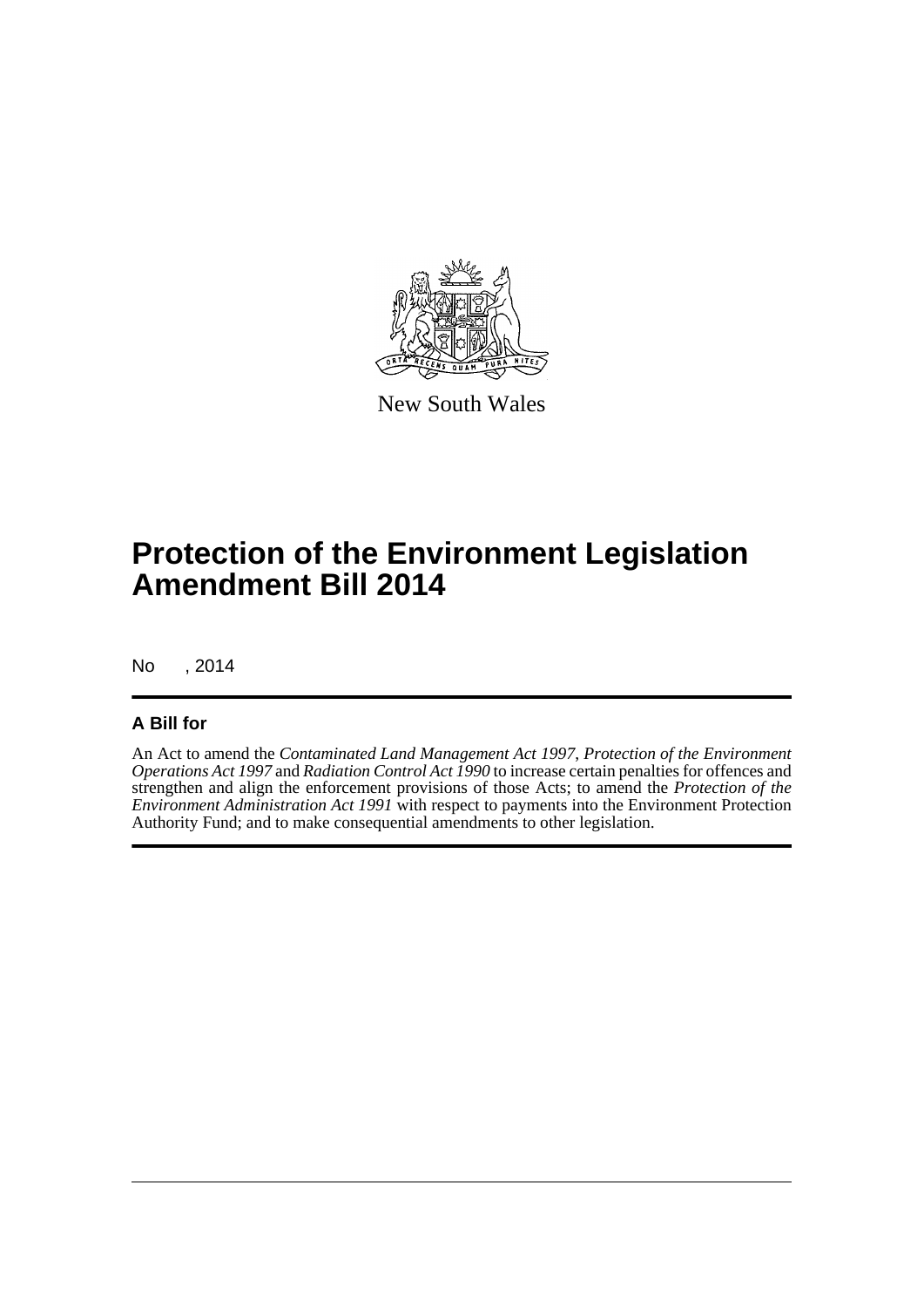<span id="page-8-1"></span><span id="page-8-0"></span>

| The Legislature of New South Wales enacts:                                    |   |
|-------------------------------------------------------------------------------|---|
| Name of Act                                                                   | 2 |
| This Act is the Protection of the Environment Legislation Amendment Act 2014. | 3 |
| <b>Commencement</b>                                                           | 4 |
| This Act commences on a day or days to be appointed by proclamation.          | 5 |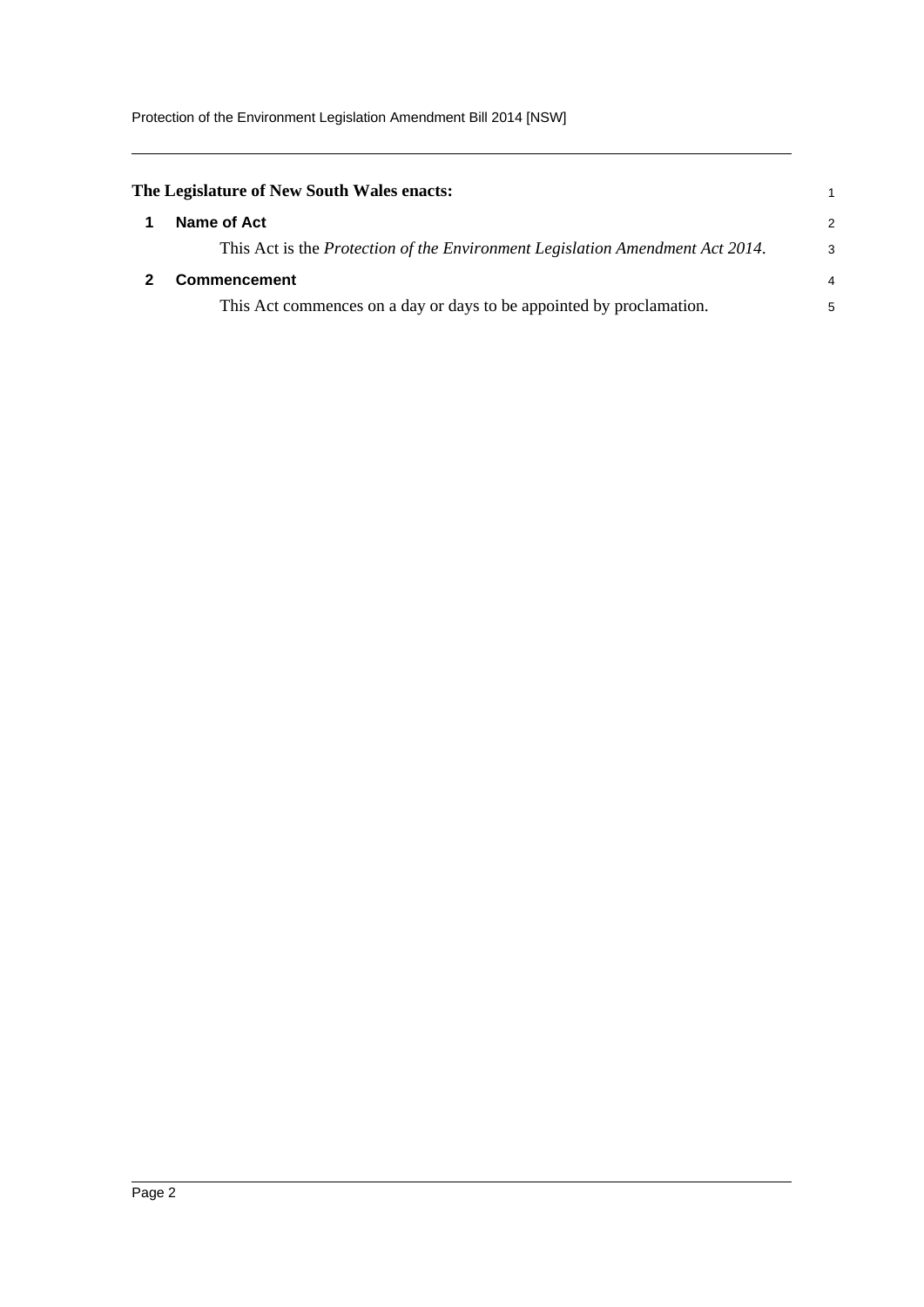<span id="page-9-0"></span>

|       | <b>Schedule 1</b>        |                       |                              | Amendments concerning contaminated land<br>management                                                                                                                                                                                                                                                          | 1<br>$\overline{\mathbf{c}}$ |
|-------|--------------------------|-----------------------|------------------------------|----------------------------------------------------------------------------------------------------------------------------------------------------------------------------------------------------------------------------------------------------------------------------------------------------------------|------------------------------|
| 1.1   |                          |                       |                              | <b>Contaminated Land Management Act 1997 No 140</b>                                                                                                                                                                                                                                                            | 3                            |
| [1]   |                          |                       | <b>Section 4 Definitions</b> |                                                                                                                                                                                                                                                                                                                | 4                            |
|       |                          |                       |                              | Insert in alphabetical order in section $4(1)$ :<br><i>restorative justice activity</i> —see section 95B (2).                                                                                                                                                                                                  | 5<br>6                       |
| [2]   |                          |                       |                              | <b>Section 14 Management orders</b>                                                                                                                                                                                                                                                                            | 7                            |
|       |                          |                       |                              | Insert after section $14(1)$ :                                                                                                                                                                                                                                                                                 | 8                            |
|       |                          | (1A)                  |                              | A management order may, in accordance with Division 6A, require the person<br>to whom the order is directed to provide financial assurance to secure or<br>guarantee funding for or towards the carrying out of an action required by or<br>under the order.                                                   | 9<br>10<br>11<br>12          |
| $[3]$ |                          | <b>Section 14 (6)</b> |                              |                                                                                                                                                                                                                                                                                                                | 13                           |
|       |                          |                       |                              | Omit the subsection. Insert instead:                                                                                                                                                                                                                                                                           | 14                           |
|       |                          | (6)                   |                              | A person (other than a public authority that is not an interested person with<br>respect to the relevant land) served with a management order must not, without<br>reasonable excuse, fail to comply with any direction or other requirement<br>specified by the order within the time specified by the order. | 15<br>16<br>17<br>18         |
|       |                          |                       |                              | Maximum penalty:                                                                                                                                                                                                                                                                                               | 19                           |
|       |                          |                       | (a)                          | in the case of a corporation— $$1,000,000$ (if responsible for the<br>contamination) or \$137,500 (in any other case) and, in the case of a<br>continuing offence, a further penalty of \$66,000 for each day the<br>offence continues, or                                                                     | 20<br>21<br>22<br>23         |
|       |                          |                       | (b)                          | in the case of an individual—\$250,000 (if responsible for the<br>contamination) or \$66,000 (in any other case) and, in the case of a<br>continuing offence, a further penalty of \$33,000 for each day the<br>offence continues.                                                                             | 24<br>25<br>26<br>27         |
| [4]   |                          |                       | Part 3, Division 6A          |                                                                                                                                                                                                                                                                                                                | 28                           |
|       | Insert after Division 6: |                       |                              |                                                                                                                                                                                                                                                                                                                |                              |
|       | <b>Division 6A</b>       |                       |                              | Financial assurances for actions required by<br>management orders                                                                                                                                                                                                                                              | 30<br>31                     |
|       | 42A                      |                       |                              | <b>Application of Division</b>                                                                                                                                                                                                                                                                                 | 32                           |
|       |                          | (1)                   |                              | This Division applies with respect to requirements under management orders<br>to provide financial assurance to secure or guarantee funding for or towards<br>the carrying out of actions required by or under such orders.                                                                                    | 33<br>34<br>35               |
|       |                          | (2)                   |                              | A financial assurance is not to operate as a mere penalty for a contravention of<br>this Act, the regulations or a management order.                                                                                                                                                                           | 36<br>37                     |
|       | 42B                      |                       |                              | <b>Restriction on requiring financial assurance</b>                                                                                                                                                                                                                                                            | 38                           |
|       |                          |                       |                              | The EPA cannot require a person to provide a financial assurance unless it is<br>satisfied that the requirement is justified having regard to:                                                                                                                                                                 | 39<br>40                     |
|       |                          |                       | (a)                          | the degree of risk of environmental harm associated with the activities<br>of the person, or                                                                                                                                                                                                                   | 41<br>42                     |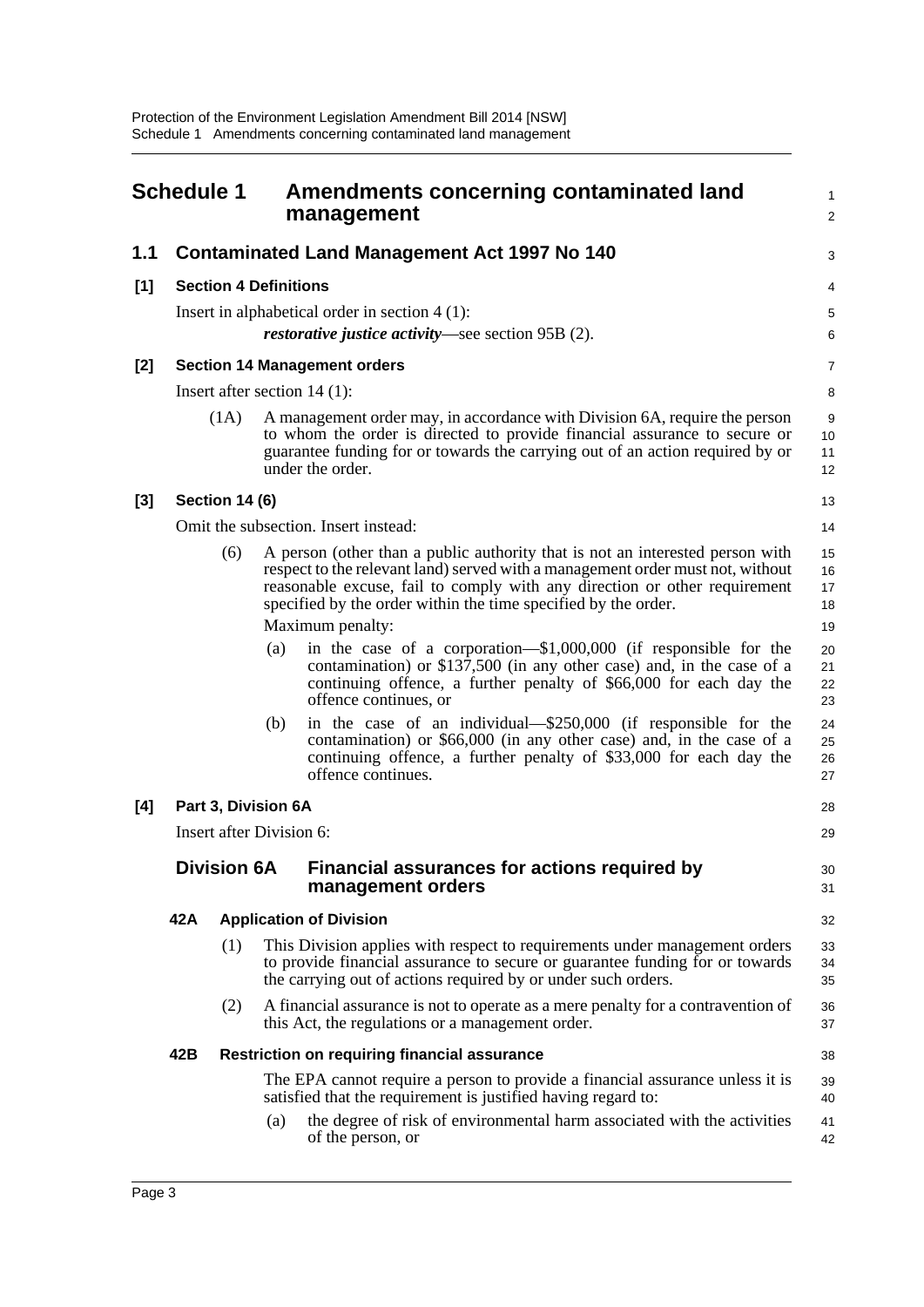|     |     | (b) | the remediation work that may be required because of activities of the<br>person, or                                                                                                                                                                                                                                                                                                                                                                                                                                                              | $\mathbf{1}$<br>$\overline{2}$         |
|-----|-----|-----|---------------------------------------------------------------------------------------------------------------------------------------------------------------------------------------------------------------------------------------------------------------------------------------------------------------------------------------------------------------------------------------------------------------------------------------------------------------------------------------------------------------------------------------------------|----------------------------------------|
|     |     | (c) | the environmental record of the person, or                                                                                                                                                                                                                                                                                                                                                                                                                                                                                                        | 3                                      |
|     |     | (d) | any other matters prescribed by the regulations.                                                                                                                                                                                                                                                                                                                                                                                                                                                                                                  | 4                                      |
| 42C |     |     | Form of financial assurance                                                                                                                                                                                                                                                                                                                                                                                                                                                                                                                       | 5                                      |
|     | (1) |     | A financial assurance may be in one or more of the following forms:                                                                                                                                                                                                                                                                                                                                                                                                                                                                               | 6                                      |
|     |     | (a) | a bank guarantee,                                                                                                                                                                                                                                                                                                                                                                                                                                                                                                                                 | $\overline{7}$                         |
|     |     | (b) | a bond,                                                                                                                                                                                                                                                                                                                                                                                                                                                                                                                                           | 8                                      |
|     |     | (c) | another form of security that the EPA considers appropriate and<br>specifies in the management order.                                                                                                                                                                                                                                                                                                                                                                                                                                             | 9<br>10                                |
|     | (2) |     | A management order may provide for the procedures under which the<br>financial assurance may be claimed on or realised.                                                                                                                                                                                                                                                                                                                                                                                                                           | 11<br>12 <sup>°</sup>                  |
| 42D |     |     | <b>Amount of financial assurance</b>                                                                                                                                                                                                                                                                                                                                                                                                                                                                                                              | 13                                     |
|     | (1) |     | The amount of a financial assurance is to be as determined by the EPA.                                                                                                                                                                                                                                                                                                                                                                                                                                                                            | 14                                     |
|     | (2) |     | However, the EPA must not require financial assurances of an amount that<br>exceeds the total cost of carrying out the relevant action. That total cost is the<br>amount that, in the EPA's opinion, represents a reasonable estimate of the total<br>likely costs and expenses that may be incurred in carrying out the action<br>required by or under the management order for which the financial assurance<br>is required, including the likely costs and expenses of the EPA in directing and<br>supervising the carrying out of the action. | 15<br>16<br>17<br>18<br>19<br>20<br>21 |
|     | (3) |     | The EPA may require the person who is required to provide a financial<br>assurance to provide to the EPA an independent assessment of the cost of the<br>relevant action for which the assurance is required.                                                                                                                                                                                                                                                                                                                                     | 22<br>23<br>24                         |
| 42E |     |     | Guidelines about financial assurances                                                                                                                                                                                                                                                                                                                                                                                                                                                                                                             | 25                                     |
|     |     |     | The regulations may make provision for or with respect to guidelines to be<br>observed in relation to the content of requirements in management orders for<br>financial assurances and in relation to the calculation of the amount of<br>financial assurances required.                                                                                                                                                                                                                                                                          | 26<br>27<br>28<br>29                   |
| 42F |     |     | Carrying out of action when assurer fails to do so                                                                                                                                                                                                                                                                                                                                                                                                                                                                                                | 30                                     |
|     | (1) |     | The EPA may carry out, or direct or supervise the carrying out by another<br>person of, any action covered by any financial assurance required by a<br>management order if the person to whom the order is directed fails, in the<br>opinion of the EPA, to carry out that action in accordance with the order.                                                                                                                                                                                                                                   | 31<br>32<br>33<br>34                   |
|     | (2) |     | The EPA may do so by the use of contractors, consultants or otherwise.                                                                                                                                                                                                                                                                                                                                                                                                                                                                            | 35                                     |
|     | (3) |     | The EPA may enter, or authorise any other person to enter, the premises<br>concerned to carry out the action.                                                                                                                                                                                                                                                                                                                                                                                                                                     | 36<br>37                               |
| 42G |     |     | Claim on or realising of financial assurance                                                                                                                                                                                                                                                                                                                                                                                                                                                                                                      | 38                                     |
|     | (1) |     | The EPA may recover or fund the reasonable costs or expenses of the EPA or<br>other person in carrying out any action (including the likely costs or expenses<br>of the EPA in directing and supervising the carrying out of the action) by<br>making a claim on or realising the financial assurance or part of it.                                                                                                                                                                                                                              | 39<br>40<br>41<br>42                   |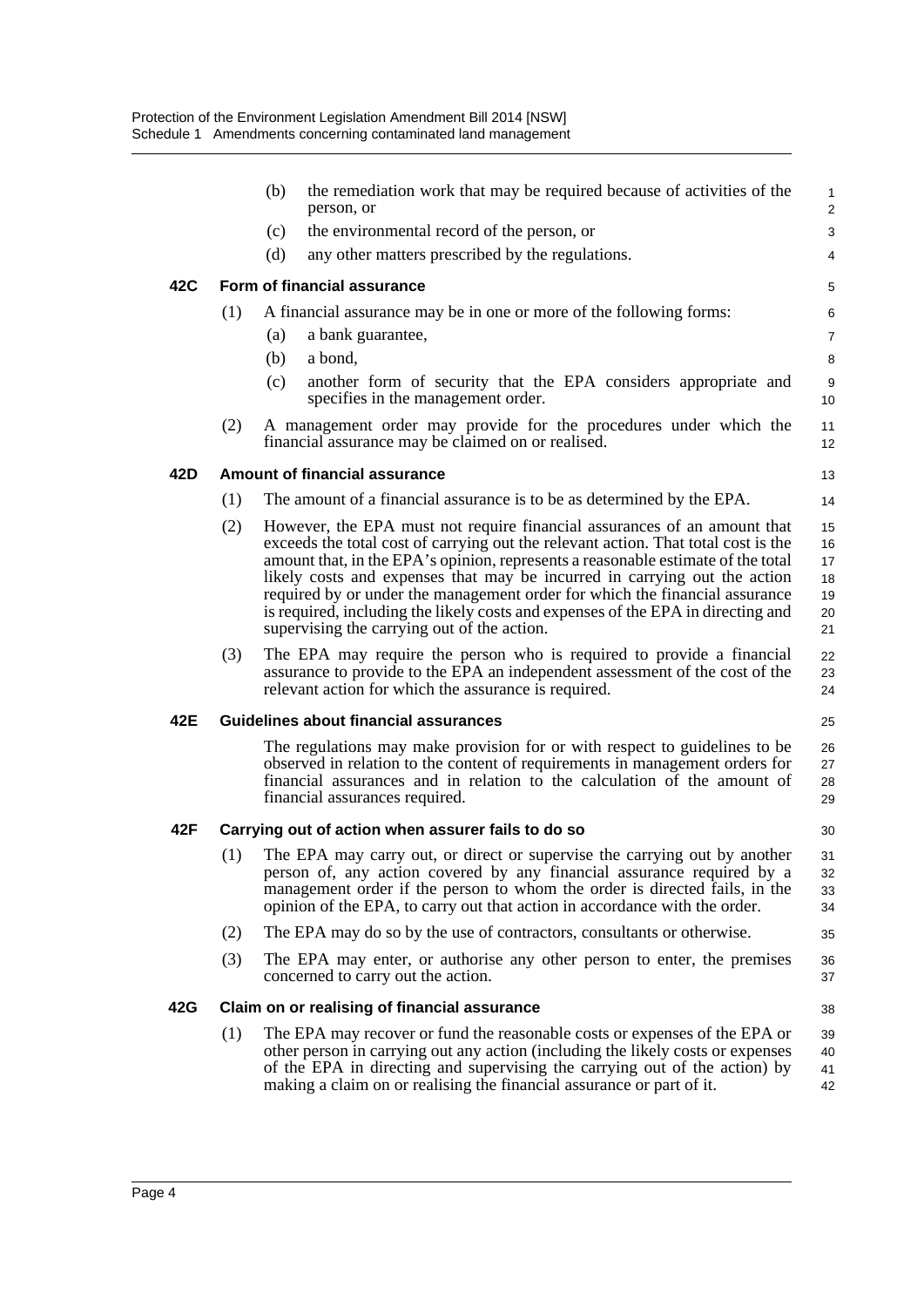|     | (2) | Before making the claim on or realising the financial assurance or part of it,<br>the EPA must give to the person who was required to provide the assurance a<br>written notice under this section. |                                                                                                                                                                                                                                                                                                          |                            |  |
|-----|-----|-----------------------------------------------------------------------------------------------------------------------------------------------------------------------------------------------------|----------------------------------------------------------------------------------------------------------------------------------------------------------------------------------------------------------------------------------------------------------------------------------------------------------|----------------------------|--|
|     | (3) |                                                                                                                                                                                                     | The notice must:                                                                                                                                                                                                                                                                                         | $\overline{4}$             |  |
|     |     | (a)                                                                                                                                                                                                 | state details of the action carried out or proposed to be carried out, and                                                                                                                                                                                                                               | 5                          |  |
|     |     | (b)                                                                                                                                                                                                 | state the amount of the financial assurance to be claimed or realised, and                                                                                                                                                                                                                               | 6                          |  |
|     |     | (c)                                                                                                                                                                                                 | invite the person to make representations to the EPA to show why the<br>financial assurance should not be claimed or realised as proposed, and                                                                                                                                                           | $\overline{7}$<br>8        |  |
|     |     | (d)                                                                                                                                                                                                 | state the period (at least 30 days after the notice is given to the person)<br>within which representations may be made.                                                                                                                                                                                 | 9<br>10                    |  |
|     | (4) |                                                                                                                                                                                                     | The representations must be made in writing.                                                                                                                                                                                                                                                             | 11                         |  |
|     | (5) |                                                                                                                                                                                                     | After the end of the period stated in the notice, the EPA must consider any<br>representations properly made by the person.                                                                                                                                                                              | 12<br>13                   |  |
|     | (6) |                                                                                                                                                                                                     | If the EPA decides to make a claim on or realise the financial assurance or part<br>of it, the EPA must immediately give written notice to the person of its<br>decision and the reasons for the decision.                                                                                               | 14<br>15<br>16             |  |
|     | (7) |                                                                                                                                                                                                     | The EPA must return any excess amounts to the person or that person's<br>successors.                                                                                                                                                                                                                     | 17<br>18                   |  |
|     | (8) |                                                                                                                                                                                                     | If the amount of financial assurance claimed or realised by the EPA is not<br>sufficient to cover all the costs or expenses concerned, the EPA may recover<br>the excess from the person as a debt in any court of competent jurisdiction.                                                               | 19<br>20<br>21             |  |
| 42H |     |                                                                                                                                                                                                     | Lapsing of financial assurance                                                                                                                                                                                                                                                                           | 22                         |  |
|     |     |                                                                                                                                                                                                     | The requirement to provide financial assurance lapses and no longer binds the<br>person who was required to provide it if the EPA:                                                                                                                                                                       | 23<br>24                   |  |
|     |     | (a)                                                                                                                                                                                                 | is satisfied that the action for which the financial assurance was required<br>has been satisfactorily carried out, and                                                                                                                                                                                  | 25<br>26                   |  |
|     |     | (b)                                                                                                                                                                                                 | has given the person written notice of the lapsing of the financial<br>assurance.                                                                                                                                                                                                                        | 27<br>28                   |  |
| 42I |     |                                                                                                                                                                                                     | Liability of EPA, State and others                                                                                                                                                                                                                                                                       | 29                         |  |
|     | (1) |                                                                                                                                                                                                     | Anything done by or at the direction, or under the supervision, of the EPA<br>under section $42F(1)$ is taken to have been done by the person who was<br>required to provide the financial assurance.                                                                                                    | 30<br>31<br>32             |  |
|     | (2) |                                                                                                                                                                                                     | The State, the Minister, the EPA, the members of the Board of the EPA, any<br>members of the staff of the EPA and any persons engaged by or otherwise<br>acting with the authority of the EPA (or any of them):                                                                                          | 33<br>34<br>35             |  |
|     |     | (a)                                                                                                                                                                                                 | are not liable for anything done or omitted to be done in good faith in<br>connection with a requirement to which this Division applies or in<br>carrying out or giving effect to this Division, and                                                                                                     | 36<br>37<br>38             |  |
|     |     | (b)                                                                                                                                                                                                 | without affecting the generality of the above, are taken, for the purposes<br>of sections 98 and 98A, not to be involved in the management of a<br>corporation when doing or omitting to do anything in connection with<br>such a requirement or when carrying out or giving effect to this<br>Division. | 39<br>40<br>41<br>42<br>43 |  |
|     |     |                                                                                                                                                                                                     |                                                                                                                                                                                                                                                                                                          |                            |  |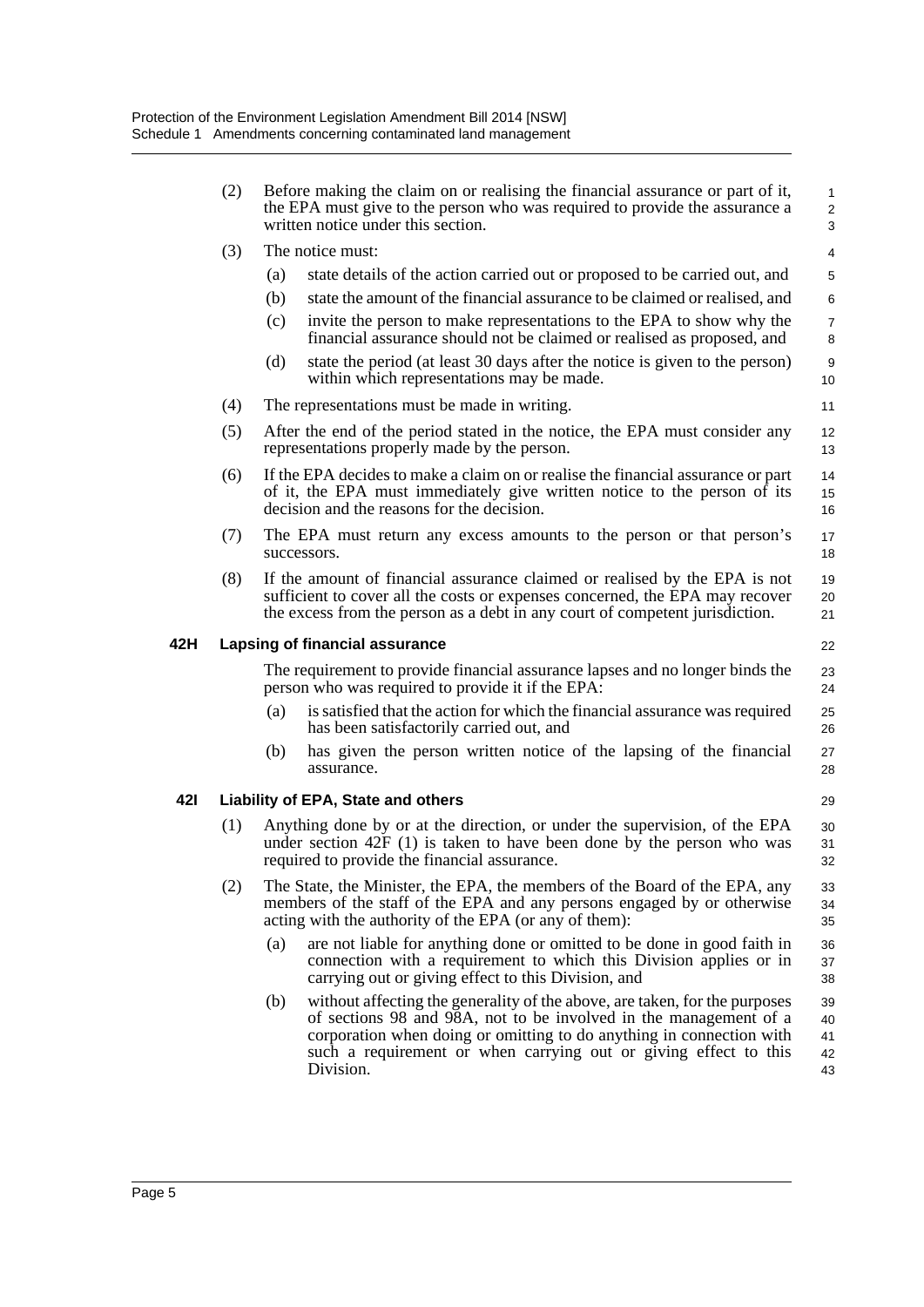|        | 42J |                               | Financial assurance not to affect other action                                                                                                                           | 1                            |
|--------|-----|-------------------------------|--------------------------------------------------------------------------------------------------------------------------------------------------------------------------|------------------------------|
|        |     | affecting:                    | A financial assurance may be claimed on or realised, despite and without                                                                                                 | $\overline{\mathbf{c}}$<br>3 |
|        |     | (a)                           | any liability of the person who was required to provide the assurance to<br>any penalty for an offence for a contravention to which the assurance<br>relates, and        | 4<br>5<br>6                  |
|        |     | (b)                           | any other action that might be taken or is required to be taken in relation<br>to any contravention or other circumstances to which the assurance<br>relates.            | $\overline{7}$<br>8<br>9     |
|        | 42K |                               | Disputes regarding claim on or realisation of financial assurance                                                                                                        | 10                           |
|        |     |                               | The Land and Environment Court has jurisdiction to determine disputes about<br>claiming on or realising a financial assurance.                                           | 11<br>12                     |
| [5]    |     |                               | <b>Section 48 Statutory site audits</b>                                                                                                                                  | 13                           |
|        |     |                               | Omit "600 penalty units" from section 48 (1). Insert instead "\$120,000".                                                                                                | 14                           |
| [6]    |     | Section 48 (2)                |                                                                                                                                                                          | 15                           |
|        |     |                               | Omit "1,250 penalty units". Insert instead "\$250,000".                                                                                                                  | 16                           |
| [7]    |     | <b>Section 57 Holding out</b> |                                                                                                                                                                          | 17                           |
|        |     |                               | Omit "600 penalty units" wherever occurring in section 57 (1) and (1A).                                                                                                  | 18                           |
|        |     | Insert instead "\$120,000".   |                                                                                                                                                                          | 19                           |
| [8]    |     | <b>Section 57 (2)</b>         |                                                                                                                                                                          | 20                           |
|        |     |                               | Omit "1,250 penalty units". Insert instead "\$250,000".                                                                                                                  | 21                           |
| [9]    |     |                               | Section 60 Duty to report contamination                                                                                                                                  | 22                           |
|        |     |                               | Omit paragraphs (a) and (b) from the maximum penalty at the end of section $60(1)$ .                                                                                     | 23                           |
|        |     | Insert instead:               |                                                                                                                                                                          | 24                           |
|        |     | (a)                           | in the case of a corporation—\$1,000,000, and in the case of a continuing<br>offence, a further penalty of \$77,000 for each day the offence continues,<br><b>or</b>     | 25<br>26<br>27               |
|        |     | (b)                           | in the case of an individual—\$250,000, and in the case of a continuing<br>offence, a further penalty of \$33,000 for each day the offence continues.                    | 28<br>29                     |
| $[10]$ |     | <b>Section 89 Offences</b>    |                                                                                                                                                                          | 30                           |
|        |     |                               | Omit paragraphs (a) and (b) from the maximum penalty at the end of the section.                                                                                          | 31                           |
|        |     | Insert instead:               |                                                                                                                                                                          | 32                           |
|        |     | (a)                           | in the case of a corporation—\$1,000,000, and in the case of a continuing<br>offence, a further penalty of \$66,000 for each day the offence continues,<br><sub>or</sub> | 33<br>34<br>35               |
|        |     | (b)                           | in the case of an individual—\$250,000, and in the case of a continuing<br>offence, a further penalty of \$33,000 for each day the offence continues.                    | 36<br>37                     |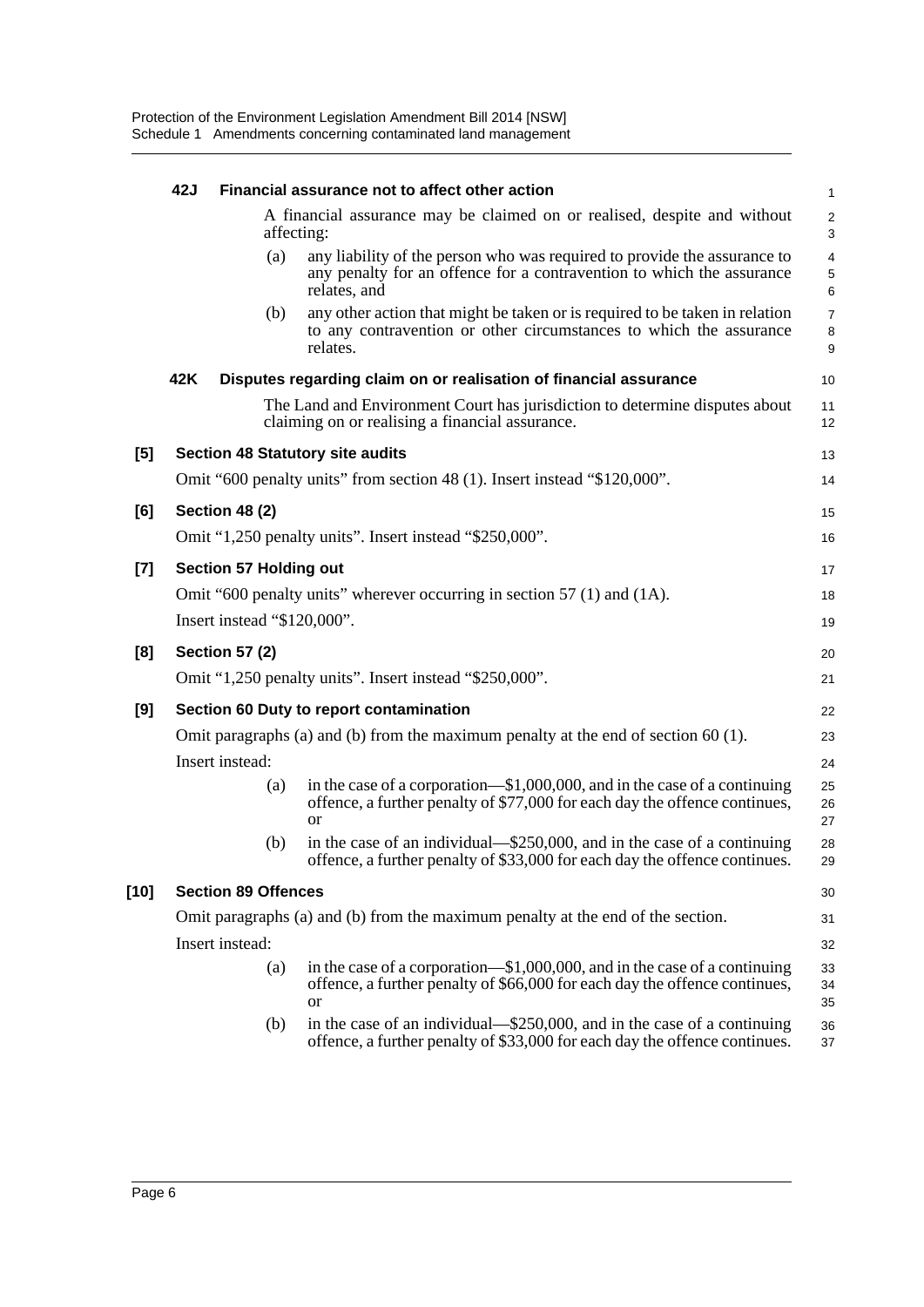| $[11]$ |     |                                 |               | <b>Section 92A Penalty notices</b>                                                                                                                                                                                                                                                                                                                                                                                                                                | $\mathbf{1}$                           |
|--------|-----|---------------------------------|---------------|-------------------------------------------------------------------------------------------------------------------------------------------------------------------------------------------------------------------------------------------------------------------------------------------------------------------------------------------------------------------------------------------------------------------------------------------------------------------|----------------------------------------|
|        |     |                                 |               | Insert at the end of section $92A(6)(c)$ :                                                                                                                                                                                                                                                                                                                                                                                                                        | 2                                      |
|        |     |                                 |               | , and                                                                                                                                                                                                                                                                                                                                                                                                                                                             | 3                                      |
|        |     |                                 | (d)           | prescribe different amounts of penalties based on the number of times<br>that an offender has been convicted of, or paid a penalty notice for, the<br>same offence within a 5-year period.                                                                                                                                                                                                                                                                        | 4<br>5<br>6                            |
| [12]   |     | Part 10, Division 2A            |               |                                                                                                                                                                                                                                                                                                                                                                                                                                                                   | 7                                      |
|        |     | <b>Insert after Division 2:</b> |               |                                                                                                                                                                                                                                                                                                                                                                                                                                                                   | 8                                      |
|        |     | <b>Division 2A</b>              |               | <b>Court orders in connection with offences</b>                                                                                                                                                                                                                                                                                                                                                                                                                   | 9                                      |
|        | 95A |                                 |               | <b>Orders regarding monetary benefits</b>                                                                                                                                                                                                                                                                                                                                                                                                                         | 10                                     |
|        |     | (1)                             |               | The court may order the offender to pay, as part of the penalty for committing<br>the offence, an additional penalty of an amount the court is satisfied, on the<br>balance of probabilities, represents the amount of any monetary benefits<br>acquired by the offender, or accrued or accruing to the offender, as a result of<br>the commission of the offence.                                                                                                | 11<br>12<br>13<br>14<br>15             |
|        |     | (2)                             |               | The amount of an additional penalty for an offence is not subject to any<br>maximum amount of penalty provided elsewhere by or under this Act.                                                                                                                                                                                                                                                                                                                    | 16<br>17                               |
|        |     | (3)                             |               | The regulations may prescribe a protocol to be used in determining the amount<br>that represents the monetary benefit acquired by the offender or accrued or<br>accruing to the offender.                                                                                                                                                                                                                                                                         | 18<br>19<br>20                         |
|        |     | (4)                             |               | In this section:                                                                                                                                                                                                                                                                                                                                                                                                                                                  | 21                                     |
|        |     |                                 |               | <i>monetary benefits</i> means monetary, financial or economic benefits.<br><i>the court</i> does not include the Local Court.                                                                                                                                                                                                                                                                                                                                    | 22<br>23                               |
|        | 95B |                                 |               | <b>Additional orders</b>                                                                                                                                                                                                                                                                                                                                                                                                                                          | 24                                     |
|        |     | (1)                             | <b>Orders</b> |                                                                                                                                                                                                                                                                                                                                                                                                                                                                   | 25                                     |
|        |     |                                 |               | The court may do any one or more of the following:                                                                                                                                                                                                                                                                                                                                                                                                                | 26                                     |
|        |     |                                 | (a)           | order the offender to take specified action to publicise the offence<br>(including the circumstances of the offence) and its environmental and<br>other consequences and any other orders made against the person,                                                                                                                                                                                                                                                | 27<br>28<br>29                         |
|        |     |                                 | (b)           | order the offender to take specified action to notify specified persons or<br>classes of persons of the offence (including the circumstances of the<br>offence) and its environmental and other consequences and of any<br>orders made against the person (including, for example, the publication<br>in an annual report or any other notice to shareholders of a company or<br>the notification of persons aggrieved or affected by the offender's<br>conduct), | 30<br>31<br>32<br>33<br>34<br>35<br>36 |
|        |     |                                 | (c)           | order the offender to carry out a specified project for the restoration or<br>enhancement of the environment in a public place or for the public<br>benefit,                                                                                                                                                                                                                                                                                                      | 37<br>38<br>39                         |
|        |     |                                 | (d)           | if the EPA is a party to the proceedings, order the offender to provide a<br>financial assurance, of a form and amount specified by the court, to the<br>EPA, if the court orders the offender to carry out a specified work or<br>program for the restoration or enhancement of the environment.                                                                                                                                                                 | 40<br>41<br>42<br>43                   |
|        |     |                                 | or $(d)$ .    | The Local Court is not authorised to make an order referred to in paragraph (c)                                                                                                                                                                                                                                                                                                                                                                                   | 44<br>45                               |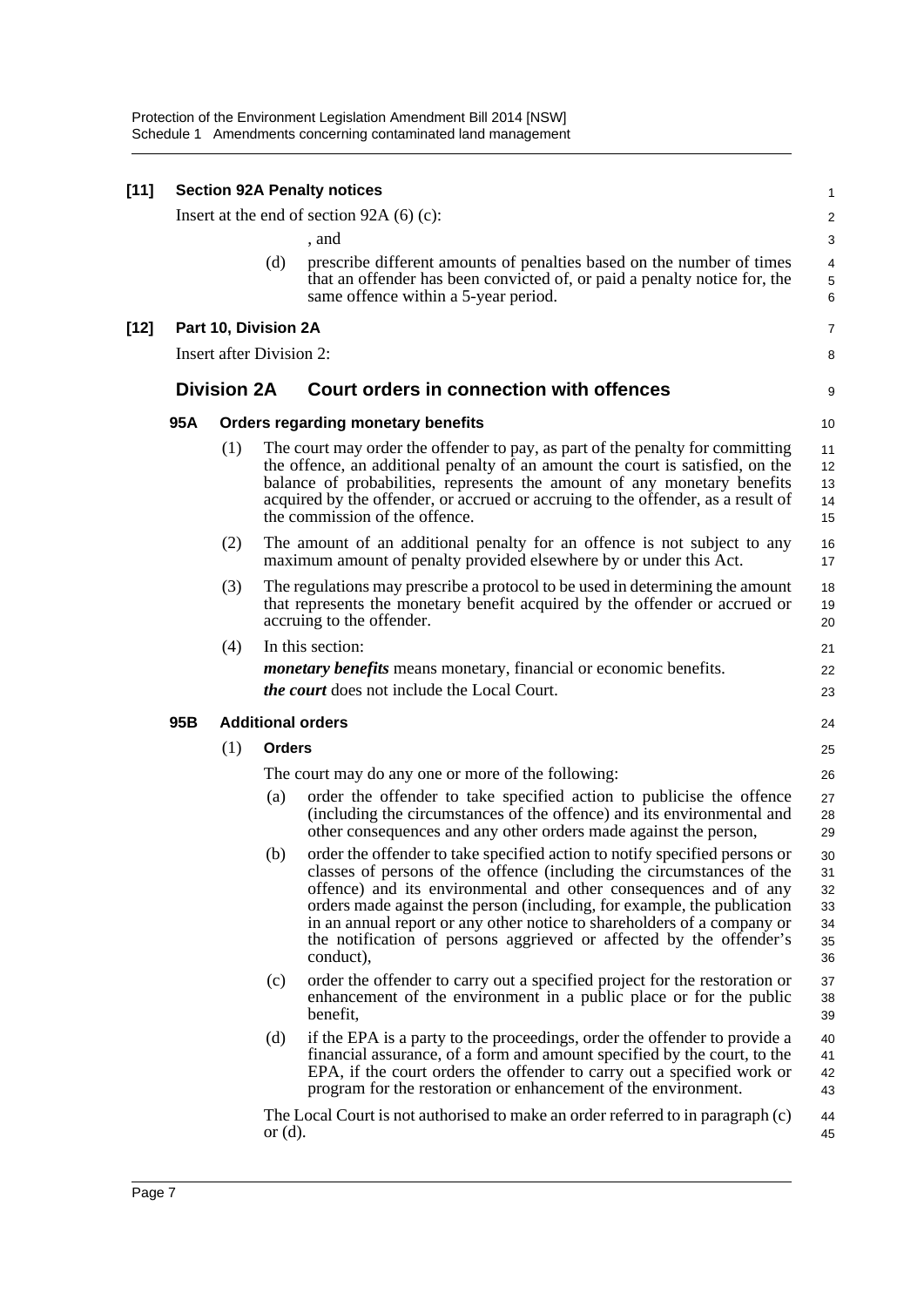|        |     | (2)                | Without limiting subsection $(1)$ (c), the court may order the offender to carry<br>out any social or community activity for the benefit of the community or<br>persons that are adversely affected by the offence (a <i>restorative justice</i><br><i>activity</i> ) that the offender has agreed to carry out. However, the Local Court is<br>not authorised to make an order under this subsection. | 1<br>$\overline{\mathbf{c}}$<br>3<br>$\overline{\mathcal{L}}$<br>5 |  |  |
|--------|-----|--------------------|--------------------------------------------------------------------------------------------------------------------------------------------------------------------------------------------------------------------------------------------------------------------------------------------------------------------------------------------------------------------------------------------------------|--------------------------------------------------------------------|--|--|
|        |     | (3)                | <b>Machinery</b>                                                                                                                                                                                                                                                                                                                                                                                       | 6                                                                  |  |  |
|        |     |                    | The court may, in an order under this section, fix a period for compliance and<br>impose any other requirements the court considers necessary or expedient for<br>enforcement of the order.                                                                                                                                                                                                            | 7<br>8<br>9                                                        |  |  |
|        |     | (4)                | Failure to publicise or notify                                                                                                                                                                                                                                                                                                                                                                         | 10                                                                 |  |  |
|        |     |                    | If the offender fails to comply with an order under subsection $(1)$ $(a)$ or $(b)$ , the<br>prosecutor or a person authorised by the prosecutor may take action to carry<br>out the order as far as may be practicable, including action to publicise or<br>notify:                                                                                                                                   | 11<br>12<br>13<br>14                                               |  |  |
|        |     |                    | (a)<br>the original contravention, its environmental and other consequences,<br>and any other penalties imposed on the offender, and                                                                                                                                                                                                                                                                   | 15<br>16                                                           |  |  |
|        |     |                    | the failure to comply with the order.<br>(b)                                                                                                                                                                                                                                                                                                                                                           | 17                                                                 |  |  |
|        |     | (5)                | Cost of publicising or notifying                                                                                                                                                                                                                                                                                                                                                                       | 18                                                                 |  |  |
|        |     |                    | The reasonable cost of taking action referred to in subsection (4) is recoverable<br>by the prosecutor or person taking the action, in a court of competent<br>jurisdiction, as a debt from the offender.                                                                                                                                                                                              | 19<br>20<br>21                                                     |  |  |
|        |     | (6)                | <b>Financial assurances</b>                                                                                                                                                                                                                                                                                                                                                                            | 22                                                                 |  |  |
|        |     |                    | Sections 42F-42K apply to a financial assurance provided by an offender<br>under an order made under this section in the same way as they apply to a<br>financial assurance provided by a person to whom a management order is<br>directed.                                                                                                                                                            | 23<br>24<br>25<br>26                                               |  |  |
| $[13]$ |     |                    | Part 10, Division 3, heading                                                                                                                                                                                                                                                                                                                                                                           |                                                                    |  |  |
|        |     |                    | Omit the heading. Insert instead:                                                                                                                                                                                                                                                                                                                                                                      | 28                                                                 |  |  |
|        |     | <b>Division 3</b>  | Civil proceedings to remedy or restrain breaches of Act<br>or harm to environment or to enforce undertakings                                                                                                                                                                                                                                                                                           |                                                                    |  |  |
| $[14]$ |     | <b>Section 96A</b> |                                                                                                                                                                                                                                                                                                                                                                                                        | 31                                                                 |  |  |
|        |     |                    | Insert after section 96:                                                                                                                                                                                                                                                                                                                                                                               | 32                                                                 |  |  |
|        | 96A |                    | <b>Enforcement of undertakings</b>                                                                                                                                                                                                                                                                                                                                                                     | 33                                                                 |  |  |
|        |     | (1)                | The EPA may accept a written undertaking given by a person for the purposes<br>of this section in connection with a matter in relation to which the EPA has a<br>function under this Act.                                                                                                                                                                                                              | 34<br>35<br>36                                                     |  |  |
|        |     | (2)                | Without limiting subsection (1), an undertaking that the EPA may accept<br>under that subsection includes an undertaking to carry out a restorative justice<br>activity.                                                                                                                                                                                                                               | 37<br>38<br>39                                                     |  |  |
|        |     | (3)                | The person may withdraw or vary the undertaking at any time, but only with<br>the consent in writing of the EPA. The consent of the EPA is required even if<br>the undertaking purports to authorise withdrawal or variation of the<br>undertaking without that consent.                                                                                                                               | 40<br>41<br>42<br>43                                               |  |  |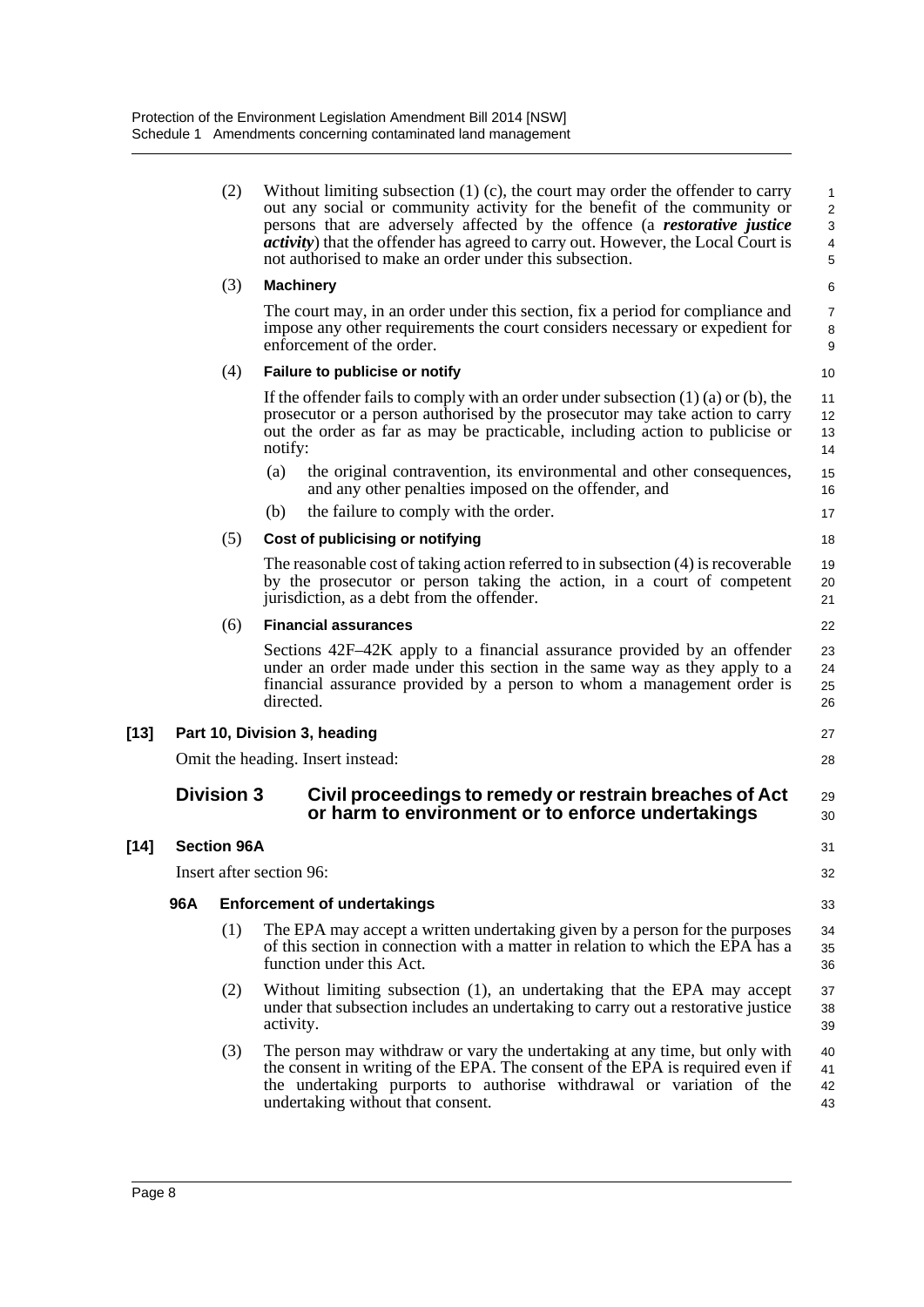| (5)<br>person has breached a term of the undertaking:<br>(a)<br>undertaking,<br>(b)<br>breach,<br>(c)<br>result of the breach,<br>(d)<br>the person,<br>(e)<br>(f)<br>the environment caused by the breach,<br>any other order the Court considers appropriate.<br>(g)<br>$[15]$<br><b>Section 100</b><br>Insert after section 99:<br>100<br><b>Continuing offences</b><br>(1)<br>period or before a particular time):<br>(a)<br>(b)<br>continues.<br>(2)<br>(3)<br>is revoked.<br>$[16]$<br>Section 103 False or misleading information<br>Omit paragraphs (a) and (b) from the maximum penalty at the end of section 103 (1).<br>Insert instead:<br>(a)<br>requirement), or |  | (4) | The EPA may apply to the Land and Environment Court for an order under<br>subsection (5) if the EPA considers that the person who gave the undertaking<br>has breached any of its terms.                                                                                                                      | $\mathbf{1}$<br>$\overline{2}$<br>3 |
|-------------------------------------------------------------------------------------------------------------------------------------------------------------------------------------------------------------------------------------------------------------------------------------------------------------------------------------------------------------------------------------------------------------------------------------------------------------------------------------------------------------------------------------------------------------------------------------------------------------------------------------------------------------------------------|--|-----|---------------------------------------------------------------------------------------------------------------------------------------------------------------------------------------------------------------------------------------------------------------------------------------------------------------|-------------------------------------|
|                                                                                                                                                                                                                                                                                                                                                                                                                                                                                                                                                                                                                                                                               |  |     | The Court may make all or any of the following orders if it is satisfied that the                                                                                                                                                                                                                             | $\overline{\mathbf{4}}$<br>5        |
|                                                                                                                                                                                                                                                                                                                                                                                                                                                                                                                                                                                                                                                                               |  |     | an order directing the person to comply with that term of the                                                                                                                                                                                                                                                 | $\,6$<br>7                          |
|                                                                                                                                                                                                                                                                                                                                                                                                                                                                                                                                                                                                                                                                               |  |     | an order directing the person to pay to the State an amount not<br>exceeding the amount of any financial benefit that the person has<br>obtained directly or indirectly and that is reasonably attributable to the                                                                                            | 8<br>9<br>10<br>11                  |
|                                                                                                                                                                                                                                                                                                                                                                                                                                                                                                                                                                                                                                                                               |  |     | any order that the Court thinks appropriate directing the person to<br>compensate any other person who has suffered loss or damage as a                                                                                                                                                                       | 12<br>13<br>14                      |
|                                                                                                                                                                                                                                                                                                                                                                                                                                                                                                                                                                                                                                                                               |  |     | an order suspending or revoking any environment protection licence<br>under the Protection of the Environment Operations Act 1997 held by                                                                                                                                                                     | 15<br>16<br>17                      |
|                                                                                                                                                                                                                                                                                                                                                                                                                                                                                                                                                                                                                                                                               |  |     | an order requiring the person to prevent, control, abate or mitigate any<br>actual or likely harm to the environment caused by the breach,                                                                                                                                                                    | 18<br>19                            |
|                                                                                                                                                                                                                                                                                                                                                                                                                                                                                                                                                                                                                                                                               |  |     | an order requiring the person to make good any actual or likely harm to                                                                                                                                                                                                                                       | 20<br>21                            |
|                                                                                                                                                                                                                                                                                                                                                                                                                                                                                                                                                                                                                                                                               |  |     |                                                                                                                                                                                                                                                                                                               | 22                                  |
|                                                                                                                                                                                                                                                                                                                                                                                                                                                                                                                                                                                                                                                                               |  |     |                                                                                                                                                                                                                                                                                                               | 23                                  |
|                                                                                                                                                                                                                                                                                                                                                                                                                                                                                                                                                                                                                                                                               |  |     |                                                                                                                                                                                                                                                                                                               | 24                                  |
|                                                                                                                                                                                                                                                                                                                                                                                                                                                                                                                                                                                                                                                                               |  |     |                                                                                                                                                                                                                                                                                                               | 25                                  |
|                                                                                                                                                                                                                                                                                                                                                                                                                                                                                                                                                                                                                                                                               |  |     | A person who is guilty of an offence because the person contravenes a<br>direction or other requirement made by or under this Act or the regulations<br>(whether the direction or other requirement is imposed by a notice or<br>otherwise) to do or cease to do something (whether or not within a specified | 26<br>27<br>28<br>29<br>30          |
|                                                                                                                                                                                                                                                                                                                                                                                                                                                                                                                                                                                                                                                                               |  |     | continues, until the direction or other requirement is complied with and<br>despite the fact that any specified period has expired or time has passed,<br>to be liable to comply with the direction or other requirement, and                                                                                 | 31<br>32<br>33                      |
|                                                                                                                                                                                                                                                                                                                                                                                                                                                                                                                                                                                                                                                                               |  |     | is guilty of a continuing offence for each day the contravention                                                                                                                                                                                                                                              | 34<br>35                            |
|                                                                                                                                                                                                                                                                                                                                                                                                                                                                                                                                                                                                                                                                               |  |     | This section does not apply to an offence if the relevant provision of this Act<br>or the regulations does not provide for a penalty for a continuing offence.                                                                                                                                                | 36<br>37                            |
|                                                                                                                                                                                                                                                                                                                                                                                                                                                                                                                                                                                                                                                                               |  |     | This section does not apply to the extent that a direction or other requirement                                                                                                                                                                                                                               | 38<br>39                            |
|                                                                                                                                                                                                                                                                                                                                                                                                                                                                                                                                                                                                                                                                               |  |     |                                                                                                                                                                                                                                                                                                               | 40                                  |
|                                                                                                                                                                                                                                                                                                                                                                                                                                                                                                                                                                                                                                                                               |  |     |                                                                                                                                                                                                                                                                                                               | 41                                  |
|                                                                                                                                                                                                                                                                                                                                                                                                                                                                                                                                                                                                                                                                               |  |     |                                                                                                                                                                                                                                                                                                               | 42                                  |
|                                                                                                                                                                                                                                                                                                                                                                                                                                                                                                                                                                                                                                                                               |  |     | in the case of a corporation— $$1,000,000$ (in relation to a requirement<br>under section 10, 14, 28 or 53B) or $$137,500$ (in relation to any other                                                                                                                                                          | 43<br>44<br>45                      |

[15]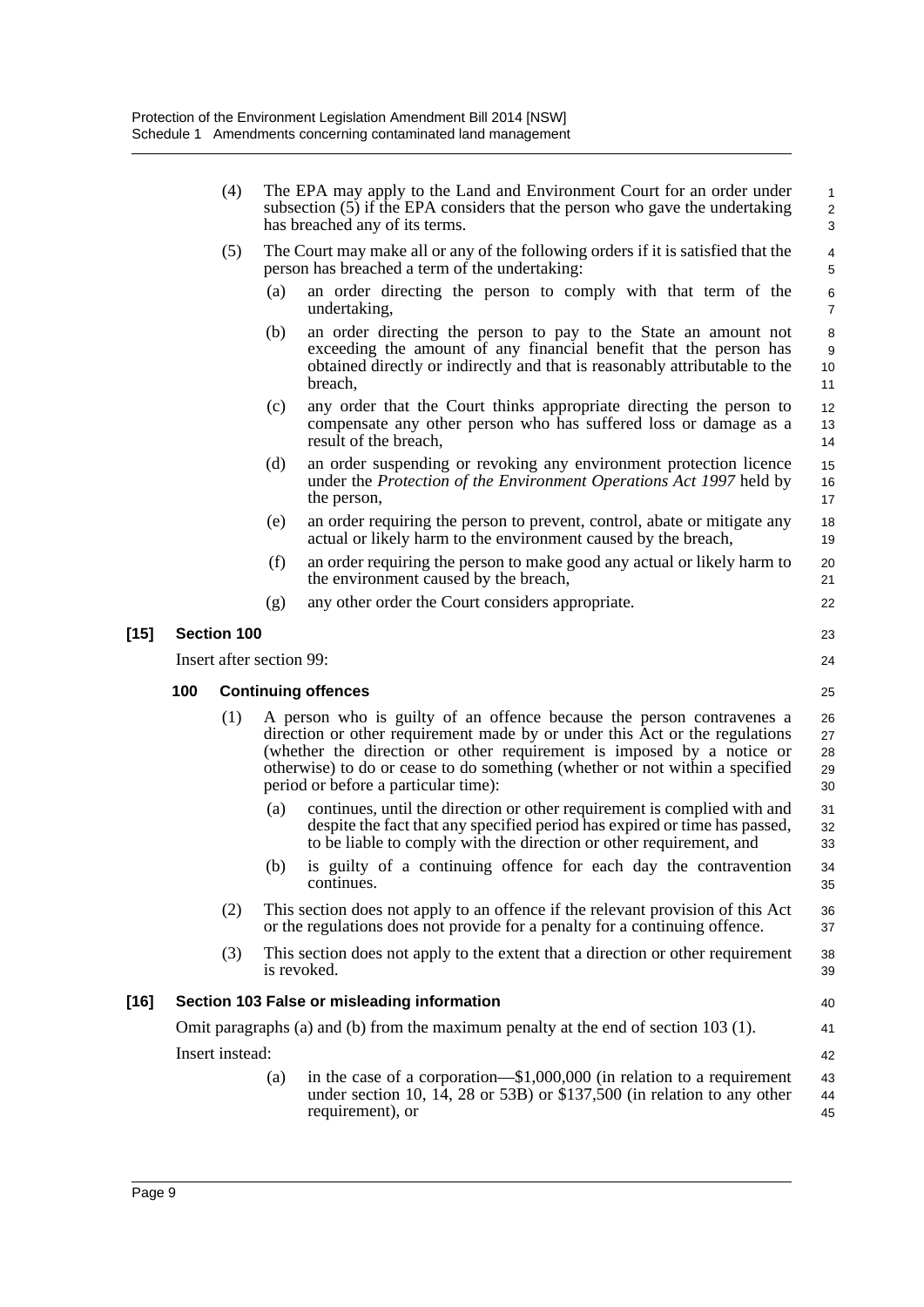|        |                   |                                                                                     | (b)                       | in the case of an individual—\$250,000 (in relation to a requirement<br>under section 10, 14, 28 or 53B) or $$66,000$ (in relation to any other<br>requirement).                                                                                                                                                                                                                                                                 | $\mathbf{1}$<br>$\sqrt{2}$<br>$\mathsf 3$    |  |  |  |  |
|--------|-------------------|-------------------------------------------------------------------------------------|---------------------------|----------------------------------------------------------------------------------------------------------------------------------------------------------------------------------------------------------------------------------------------------------------------------------------------------------------------------------------------------------------------------------------------------------------------------------|----------------------------------------------|--|--|--|--|
| $[17]$ |                   | <b>Section 108A</b>                                                                 |                           |                                                                                                                                                                                                                                                                                                                                                                                                                                  | 4                                            |  |  |  |  |
|        |                   |                                                                                     | Insert after section 108: |                                                                                                                                                                                                                                                                                                                                                                                                                                  | 5                                            |  |  |  |  |
|        | 108A              |                                                                                     |                           | Continuing effect of notices, orders and conditions                                                                                                                                                                                                                                                                                                                                                                              | 6                                            |  |  |  |  |
|        |                   | (1)                                                                                 |                           | A notice or order that is given, made or issued, or a condition that is imposed,<br>under this Act or the regulations that specifies a time by which, or period<br>within which, a direction or other requirement of the notice, order or condition<br>must be complied with continues to have effect until the direction or other<br>requirement is complied with even though the time has passed or the period<br>has expired. | 7<br>8<br>$\boldsymbol{9}$<br>10<br>11<br>12 |  |  |  |  |
|        |                   | (2)                                                                                 |                           | A notice or order that does not specify a time by which, or period within<br>which, a direction or other requirement of the notice or order must be complied<br>with continues to have effect until the direction or other requirement is<br>complied with.                                                                                                                                                                      | 13<br>14<br>15<br>16                         |  |  |  |  |
|        |                   | (3)                                                                                 |                           | This section does not apply to the extent that any direction or other<br>requirement of a notice, order or condition is revoked.                                                                                                                                                                                                                                                                                                 | 17<br>18                                     |  |  |  |  |
|        |                   | (4)                                                                                 |                           | Nothing in this section affects the powers of the EPA with respect to the<br>enforcement of a notice, order or condition.                                                                                                                                                                                                                                                                                                        | 19<br>20                                     |  |  |  |  |
| [18]   |                   |                                                                                     |                           | <b>Schedule 2 Savings and transitional provisions</b>                                                                                                                                                                                                                                                                                                                                                                            | 21                                           |  |  |  |  |
|        |                   |                                                                                     |                           | Insert at the end of clause $1(1)$ :                                                                                                                                                                                                                                                                                                                                                                                             | 22                                           |  |  |  |  |
|        |                   |                                                                                     |                           | any other Act that amends this Act                                                                                                                                                                                                                                                                                                                                                                                               | 23                                           |  |  |  |  |
| [19]   |                   |                                                                                     | Schedule 2, clause 5      |                                                                                                                                                                                                                                                                                                                                                                                                                                  | 24                                           |  |  |  |  |
|        |                   |                                                                                     | Omit clause 5 (a).        |                                                                                                                                                                                                                                                                                                                                                                                                                                  | 25                                           |  |  |  |  |
| [20]   | <b>Schedule 2</b> |                                                                                     |                           |                                                                                                                                                                                                                                                                                                                                                                                                                                  |                                              |  |  |  |  |
|        |                   | Insert at the end of the Schedule with appropriate Part and clause numbering:<br>27 |                           |                                                                                                                                                                                                                                                                                                                                                                                                                                  |                                              |  |  |  |  |
|        | <b>Part</b>       |                                                                                     | 2014                      | Provisions consequent on enactment of Protection<br>of the Environment Legislation Amendment Act                                                                                                                                                                                                                                                                                                                                 | 28<br>29<br>30                               |  |  |  |  |
|        |                   |                                                                                     | <b>Definition</b>         |                                                                                                                                                                                                                                                                                                                                                                                                                                  | 31                                           |  |  |  |  |
|        |                   |                                                                                     |                           | In this Part:                                                                                                                                                                                                                                                                                                                                                                                                                    | 32                                           |  |  |  |  |
|        |                   |                                                                                     |                           | <b>amending</b> Act means the Protection of the Environment Legislation<br>Amendment Act 2014.                                                                                                                                                                                                                                                                                                                                   | 33<br>34                                     |  |  |  |  |
|        |                   |                                                                                     |                           | Financial assurances for actions required by management order                                                                                                                                                                                                                                                                                                                                                                    | 35                                           |  |  |  |  |
|        |                   |                                                                                     |                           | Section 14 (1A) and Division 6A of Part 3, as inserted by the amending Act,<br>apply with respect to management orders made on or after the commencement<br>of those provisions.                                                                                                                                                                                                                                                 | 36<br>37<br>38                               |  |  |  |  |
|        |                   |                                                                                     |                           | Penalty notices for repeat offenders                                                                                                                                                                                                                                                                                                                                                                                             | 39                                           |  |  |  |  |
|        |                   |                                                                                     |                           | Section 92A $(6)$ (d), as inserted by the amending Act, extends to convictions<br>and payments of penalty notices that occurred before its commencement for                                                                                                                                                                                                                                                                      | 40<br>41                                     |  |  |  |  |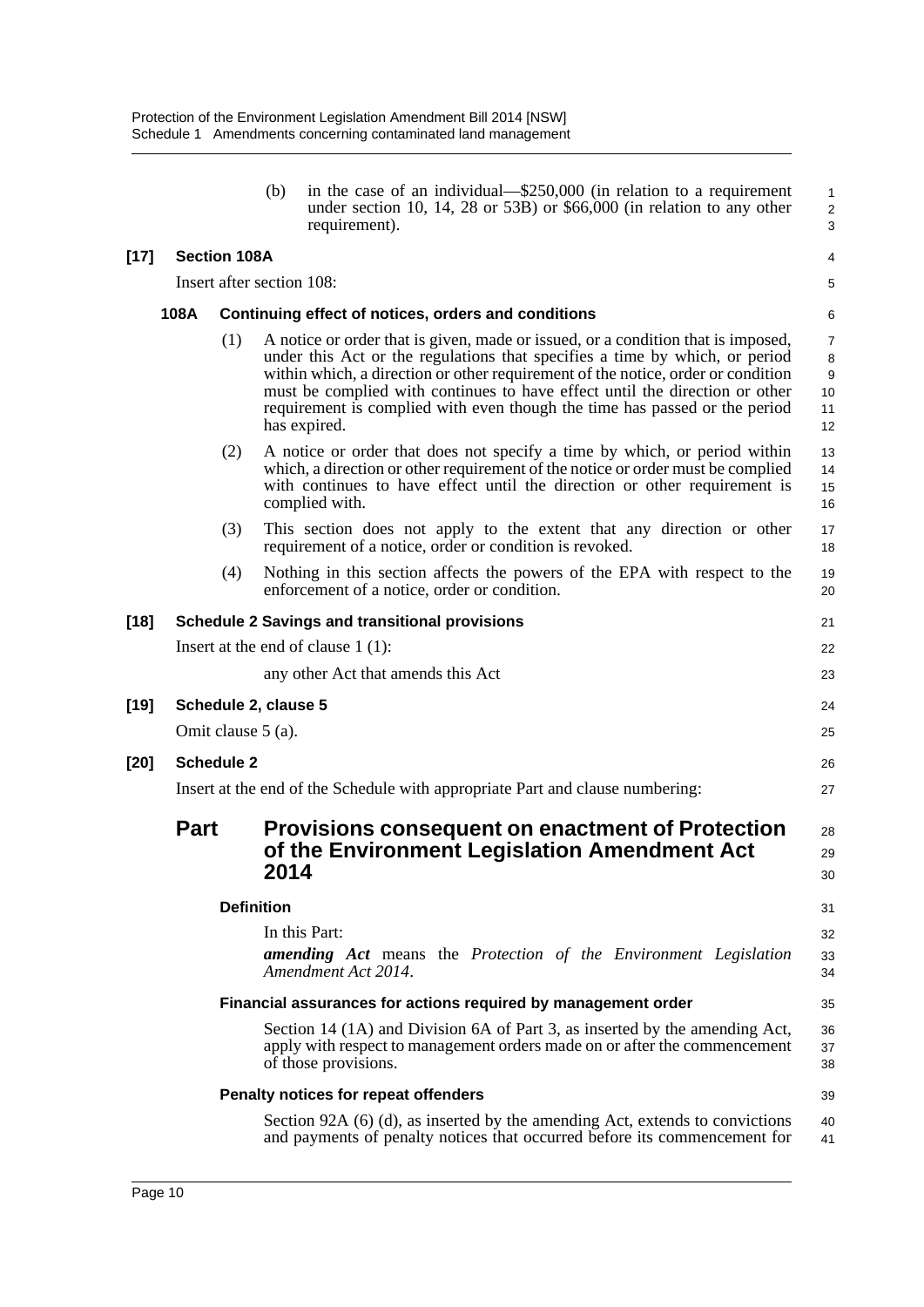the purposes of counting the number of offences for which an offender was convicted, or has paid a penalty notice, within a 5-year period referred to in that paragraph. **Court orders in connection with offences** (1) Division 2A of Part 10, as inserted by the amending Act, extends to proceedings that were initiated, but not determined, before the commencement of the Division. (2) Proceedings are not determined for the purposes of subclause (1) even if all that remains to be completed is the sentencing of an offender. **Continuing offences** Section 100, as inserted by the amending Act, extends to a direction or other requirement given or made before the commencement of that section, but only if the contravention of the direction or requirement began on or after that commencement. **Notices, orders and conditions** Section 108A, as inserted by the amending Act, applies to notices and orders given, made or issued, or conditions imposed, under this Act or the regulations on or after the commencement of that section. **1.2 Land and Environment Court Act 1979 No 204 [1] Section 20 Class 4—environmental planning and protection and development contract civil enforcement** Omit "Division 6" from section 20 (1) (caa). Insert instead "Divisions 6 and 6A". **[2] Section 20 (1) (caa)** Omit "section 96". Insert instead "Division 3 of Part 10". **[3] Section 21 Class 5—environmental planning and protection summary enforcement** Insert "Divisions 1, 2, 2A and 4 of" before "Part 10" in section 21 (faa). 1 2 3 4 5 6 7 8 9  $1<sub>0</sub>$ 11 12 13 14 15 16 17 18 19  $20$ 21 22 23  $24$ 25 26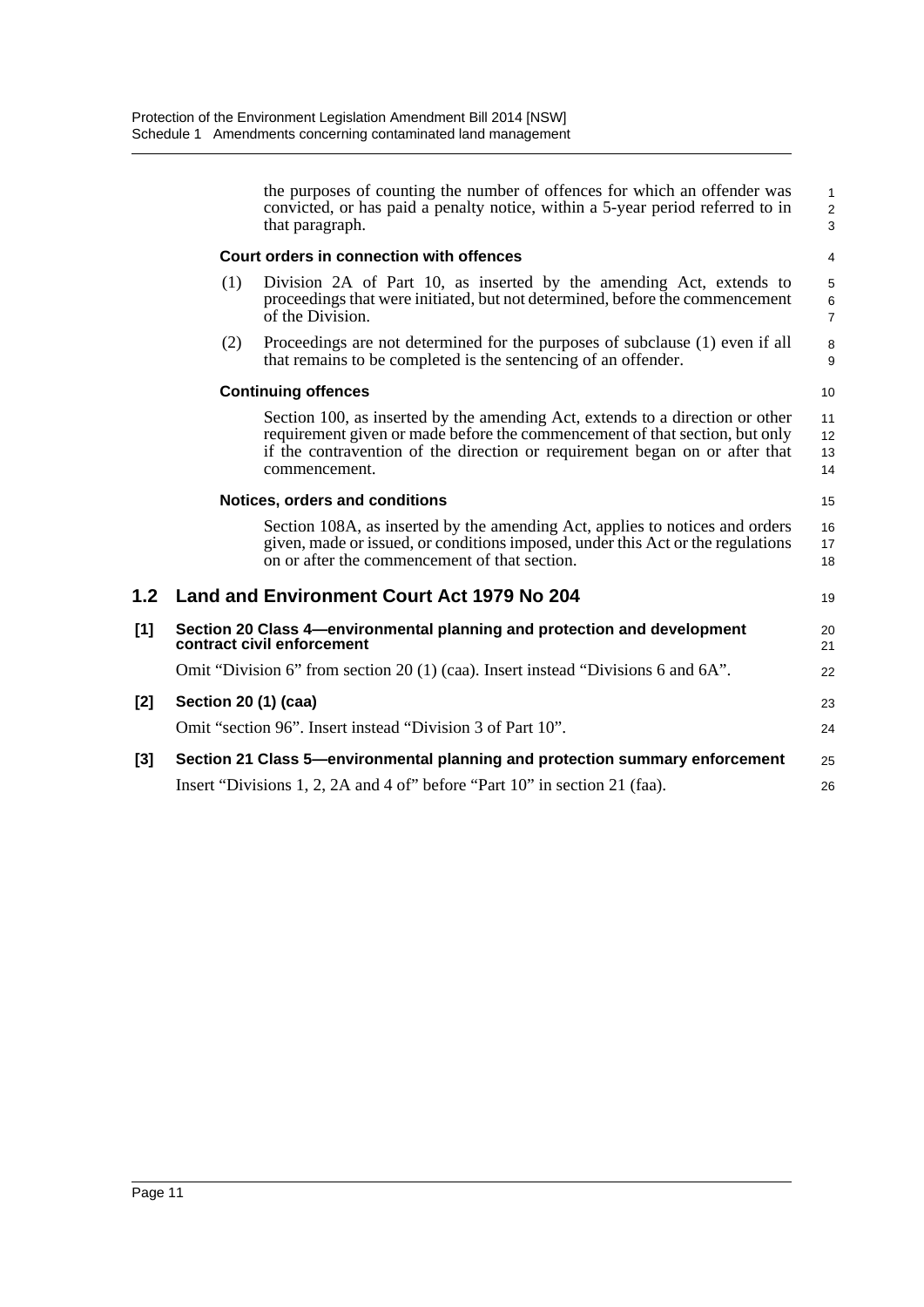<span id="page-18-0"></span>

| <b>Schedule 2</b> |                                      |                      | Amendments concerning protection of<br>environment operations |                                                                                                                                                                                                                                                                               |                      |  |
|-------------------|--------------------------------------|----------------------|---------------------------------------------------------------|-------------------------------------------------------------------------------------------------------------------------------------------------------------------------------------------------------------------------------------------------------------------------------|----------------------|--|
| 2.1               |                                      |                      |                                                               | Protection of the Environment Operations Act 1997 No 156                                                                                                                                                                                                                      | 3                    |  |
| [1]               |                                      |                      |                                                               | Section 79 Suspension or revocation of licence by appropriate regulatory authority                                                                                                                                                                                            | 4                    |  |
|                   | Omit section 79 (4). Insert instead: |                      |                                                               |                                                                                                                                                                                                                                                                               |                      |  |
|                   |                                      | (4)                  |                                                               | The appropriate regulatory authority is not required to give the holder of a<br>licence notice of the authority's intention to suspend or revoke the licence<br>(whether with or without conditions imposed under section 81) before giving<br>a notice under subsection (2). | 6<br>7<br>8<br>9     |  |
| $[2]$             |                                      |                      |                                                               | Section 91 Clean-up by owners, occupiers or polluters                                                                                                                                                                                                                         | 10                   |  |
|                   |                                      |                      |                                                               | Insert "owner or" before "occupier" in section 91 (1) (a).                                                                                                                                                                                                                    | 11                   |  |
| [3]               |                                      |                      |                                                               | Section 128 Standards of air impurities not to be exceeded                                                                                                                                                                                                                    | 12                   |  |
|                   |                                      |                      |                                                               | Insert after section $128(1)$ :                                                                                                                                                                                                                                               | 13                   |  |
|                   |                                      | (1A)                 | point.                                                        | Subsection (1) applies only to emissions ( <i>point source emissions</i> ) released<br>from a chimney, stack, pipe, vent or other similar kind of opening or release                                                                                                          | 14<br>15<br>16       |  |
| [4]               | <b>Section 128 (2)</b>               |                      |                                                               |                                                                                                                                                                                                                                                                               |                      |  |
|                   | Omit the subsection. Insert instead: |                      |                                                               |                                                                                                                                                                                                                                                                               |                      |  |
|                   | (2)                                  |                      |                                                               | The occupier of any premises must carry on any activity, or operate any plant,<br>in or on the premises by such practicable means as may be necessary to prevent<br>or minimise air pollution if:                                                                             | 19<br>20<br>21       |  |
|                   |                                      |                      | (a)                                                           | in the case of point source emissions—neither a standard of<br>concentration nor a rate has been prescribed for the emissions for the<br>purposes of subsection (1), or                                                                                                       | 22<br>23<br>24       |  |
|                   |                                      |                      | (b)                                                           | the emissions are not point source emissions.                                                                                                                                                                                                                                 | 25                   |  |
| [5]               |                                      | <b>Section 144AC</b> |                                                               |                                                                                                                                                                                                                                                                               | 26                   |  |
|                   |                                      |                      |                                                               | Insert after section 144AB:                                                                                                                                                                                                                                                   | 27                   |  |
|                   | <b>144AC</b>                         | vehicles             |                                                               | Use of approved GPS tracking device required by EPA for waste transportation                                                                                                                                                                                                  | 28<br>29             |  |
|                   |                                      | (1)                  |                                                               | The EPA may, by notice in writing, require a person who is engaged in the<br>transportation of waste to ensure that:                                                                                                                                                          | 30<br>31             |  |
|                   |                                      |                      | (a)                                                           | approved GPS tracking devices are installed, used and maintained, in<br>the manner specified in the notice, on any motor vehicles that are used<br>by the person (or an employee, subcontractor or agent of the person) to<br>transport waste, and                            | 32<br>33<br>34<br>35 |  |
|                   |                                      |                      | (b)                                                           | such devices are not tampered with.                                                                                                                                                                                                                                           | 36                   |  |
|                   |                                      | (2)                  |                                                               | A person who does not comply with a notice given to the person under<br>subsection $(1)$ is guilty of an offence.                                                                                                                                                             | 37<br>38             |  |
|                   |                                      |                      |                                                               | Maximum penalty:                                                                                                                                                                                                                                                              | 39                   |  |
|                   |                                      |                      | (a)                                                           | in the case of a corporation—200 penalty units, or                                                                                                                                                                                                                            | 40                   |  |
|                   |                                      |                      | (b)                                                           | in the case of an individual—100 penalty units.                                                                                                                                                                                                                               | 41                   |  |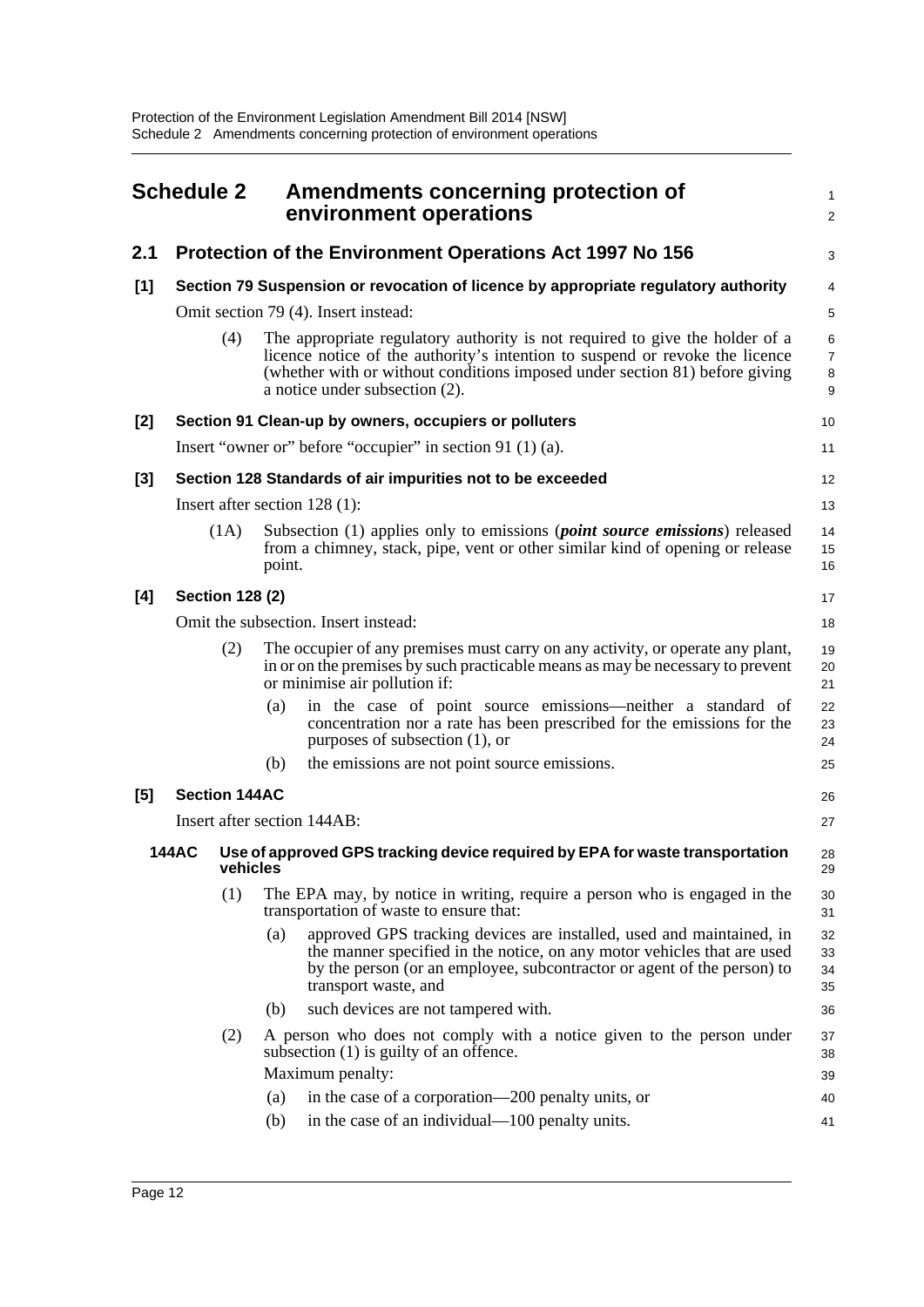|        | (3)                        | In this section:                                                                                                                                                                                                                                                                                                                                                                                       | $\mathbf{1}$               |
|--------|----------------------------|--------------------------------------------------------------------------------------------------------------------------------------------------------------------------------------------------------------------------------------------------------------------------------------------------------------------------------------------------------------------------------------------------------|----------------------------|
|        |                            | <i>approved GPS tracking device</i> means a device of a kind approved by the EPA<br>that uses the Global Positioning System to keep track of the location of a motor<br>vehicle.                                                                                                                                                                                                                       | $\overline{c}$<br>3<br>4   |
| [6]    |                            | Section 148 Pollution incidents causing or threatening material harm to be notified                                                                                                                                                                                                                                                                                                                    | 5                          |
|        | Omit section 148 (7).      |                                                                                                                                                                                                                                                                                                                                                                                                        | 6                          |
| $[7]$  |                            | Section 151A EPA may require other notification of pollution incidents                                                                                                                                                                                                                                                                                                                                 | 7                          |
|        |                            | Omit section 151A (7).                                                                                                                                                                                                                                                                                                                                                                                 | 8                          |
| [8]    | <b>Section 161 Notices</b> |                                                                                                                                                                                                                                                                                                                                                                                                        | 9                          |
|        |                            | Omit section 161 $(5)$ , $(6)$ $(b)$ and $(7)$ .                                                                                                                                                                                                                                                                                                                                                       | 10                         |
| [9]    |                            | <b>Section 250 Additional orders</b>                                                                                                                                                                                                                                                                                                                                                                   | 11                         |
|        |                            | Insert after section $250(1)$ :                                                                                                                                                                                                                                                                                                                                                                        | 12                         |
|        | (1A)                       | Without limiting subsection $(1)$ (c), the court may order the offender to carry<br>out any social or community activity for the benefit of the community or<br>persons that are adversely affected by the offence (a <i>restorative justice</i><br><i>activity</i> ) that the offender has agreed to carry out. However, the Local Court is<br>not authorised to make an order under this subsection. | 13<br>14<br>15<br>16<br>17 |
| [10]   |                            | <b>Section 253A Enforcement of undertakings</b>                                                                                                                                                                                                                                                                                                                                                        | 18                         |
|        |                            | Insert after section $253A(1)$ :                                                                                                                                                                                                                                                                                                                                                                       | 19                         |
|        | (1A)                       | Without limiting subsection (1), an undertaking that the EPA may accept<br>under that subsection includes an undertaking to carry out a restorative justice<br>activity.                                                                                                                                                                                                                               | 20<br>21<br>22             |
| $[11]$ |                            | Section 287 Appeals regarding licence applications and licences                                                                                                                                                                                                                                                                                                                                        | 23                         |
|        |                            | Omit section 287 (1A). Insert instead:                                                                                                                                                                                                                                                                                                                                                                 | 24                         |
|        | (1A)                       | The lodging of an appeal:                                                                                                                                                                                                                                                                                                                                                                              | 25                         |
|        |                            | in the case of an appeal against a decision to suspend or revoke a licence<br>(a)<br>(whether with or without conditions)—does not operate to stay the<br>decision appealed against, and                                                                                                                                                                                                               | 26<br>27<br>28             |
|        |                            | in the case of an appeal against any other decision—does not, except to<br>(b)<br>the extent that the Land and Environment Court otherwise directs in<br>relation to the appeal, operate to stay the decision appealed against.                                                                                                                                                                        | 29<br>30<br>31             |
|        | (1B)                       | For the avoidance of doubt, the Land and Environment Court has no<br>jurisdiction to make an order staying a decision referred to in<br>subsection $(1A)$ (a).                                                                                                                                                                                                                                         | 32<br>33<br>34             |
| [12]   | <b>Section 289A</b>        |                                                                                                                                                                                                                                                                                                                                                                                                        | 35                         |
|        |                            | Insert after section 289:                                                                                                                                                                                                                                                                                                                                                                              | 36                         |
|        | 289A                       | Appeals regarding notices under section 144AC relating to use of approved<br><b>GPS tracking devices</b>                                                                                                                                                                                                                                                                                               | 37<br>38                   |
|        | (1)                        | A person given a notice under section 144AC may, within 21 days (or such<br>other period as is prescribed instead by the regulations) after being given the<br>notice, appeal to the Land and Environment Court against the notice.                                                                                                                                                                    | 39<br>40<br>41             |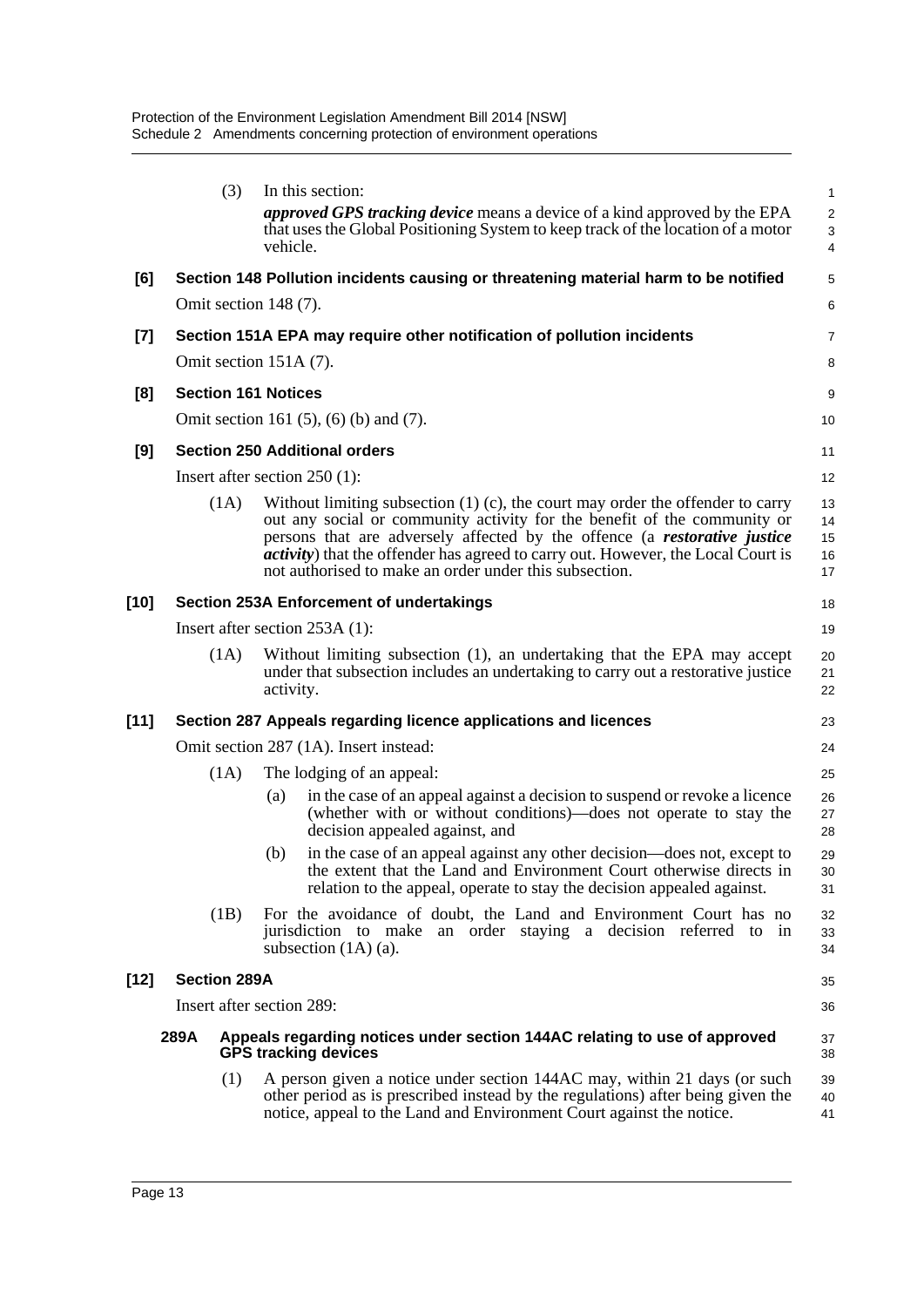|        | (2)                         | the notice appealed against.                                                  |                                                                | The lodging of an appeal does not, except to the extent that the Land and<br>Environment Court otherwise directs in relation to the appeal, operate to stay | $\mathbf{1}$<br>$\sqrt{2}$<br>3 |
|--------|-----------------------------|-------------------------------------------------------------------------------|----------------------------------------------------------------|-------------------------------------------------------------------------------------------------------------------------------------------------------------|---------------------------------|
| $[13]$ |                             | Schedule 5 Savings, transitional and other provisions                         |                                                                |                                                                                                                                                             | 4                               |
|        |                             | Insert at the end of the Schedule with appropriate Part and clause numbering: |                                                                |                                                                                                                                                             | 5                               |
|        | <b>Part</b>                 | 2014                                                                          | of the Environment Legislation Amendment Act                   | <b>Provisions consequent on enactment of Protection</b>                                                                                                     | 6<br>$\overline{7}$<br>8        |
|        |                             | <b>Definition</b>                                                             |                                                                |                                                                                                                                                             | 9                               |
|        |                             | In this Part:                                                                 |                                                                |                                                                                                                                                             | 10                              |
|        |                             | Amendment Act 2014.                                                           |                                                                | <b>amending Act</b> means the Protection of the Environment Legislation                                                                                     | 11<br>12                        |
|        |                             | Orders for restorative justice                                                |                                                                |                                                                                                                                                             | 13                              |
|        | (1)                         | amendment to that section.                                                    |                                                                | Section 250, as amended by the amending Act, extends to proceedings that<br>were initiated, but not determined, before the commencement of the              | 14<br>15<br>16                  |
|        | (2)                         |                                                                               | that remains to be completed is the sentencing of an offender. | Proceedings are not determined for the purposes of subclause (1) even if all                                                                                | 17<br>18                        |
|        |                             | Stay of decisions on appeal                                                   |                                                                |                                                                                                                                                             | 19                              |
|        |                             |                                                                               | continues to apply to appeals lodged before that substitution. | Section 287 (1A), as in force before its substitution by the amending Act,                                                                                  | 20<br>21                        |
| $[14]$ | <b>Dictionary</b>           |                                                                               |                                                                |                                                                                                                                                             | 22                              |
|        |                             | Insert in alphabetical order of definitions:                                  |                                                                |                                                                                                                                                             | 23                              |
|        |                             |                                                                               | <i>restorative justice activity</i> —see section $250$ (1A).   |                                                                                                                                                             | 24                              |
| 2.2    |                             | Protection of the Environment Operations (General) Regulation 2009            |                                                                |                                                                                                                                                             | 25                              |
| [1]    |                             | <b>Schedule 6 Penalty notice offences</b>                                     |                                                                |                                                                                                                                                             | 26                              |
|        | <b>Operations Act 1997:</b> |                                                                               |                                                                | Insert after the matters relating to section 144AA (1) of the <i>Protection of the Environment</i>                                                          | 27<br>28                        |
|        | Section 144AC (2)           | 2                                                                             | \$1,000                                                        | \$2,000                                                                                                                                                     |                                 |
| $[2]$  | Schedule 6                  |                                                                               |                                                                |                                                                                                                                                             | 29                              |
|        | Act 1997.                   |                                                                               |                                                                | Omit the matter relating to section 161 (7) of the Protection of the Environment Operations                                                                 | 30<br>31                        |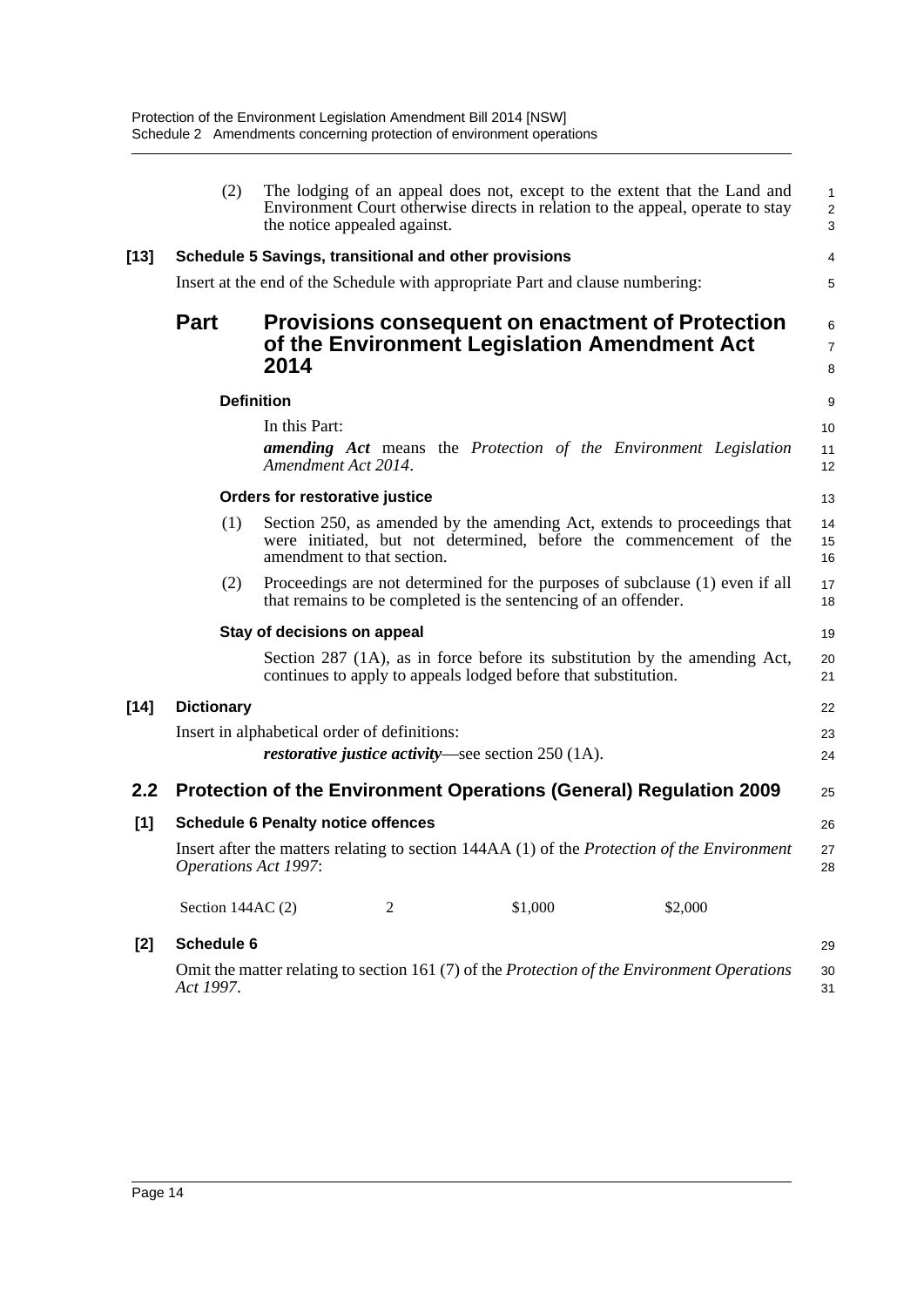<span id="page-21-0"></span>

|     | <b>Schedule 3</b>            |     | <b>Amendment of Radiation Control Act 1990 No 13</b>                                                                                                                                                                                                                                                                                                                                                                                                                     | $\mathbf{1}$                           |  |
|-----|------------------------------|-----|--------------------------------------------------------------------------------------------------------------------------------------------------------------------------------------------------------------------------------------------------------------------------------------------------------------------------------------------------------------------------------------------------------------------------------------------------------------------------|----------------------------------------|--|
| [1] | <b>Section 4 Definitions</b> |     |                                                                                                                                                                                                                                                                                                                                                                                                                                                                          |                                        |  |
|     |                              |     | Insert in alphabetical order in section $4(1)$ :                                                                                                                                                                                                                                                                                                                                                                                                                         | 3                                      |  |
|     |                              |     | <i>restorative justice activity</i> —see section 23B (2).                                                                                                                                                                                                                                                                                                                                                                                                                | 4                                      |  |
| [2] | Sections 23A and 23B         |     |                                                                                                                                                                                                                                                                                                                                                                                                                                                                          | 5                                      |  |
|     | Insert after section 23:     |     |                                                                                                                                                                                                                                                                                                                                                                                                                                                                          |                                        |  |
|     | 23A                          |     | <b>Orders regarding monetary benefits</b>                                                                                                                                                                                                                                                                                                                                                                                                                                | 7                                      |  |
|     |                              | (1) | The court may order the offender to pay, as part of the penalty for committing<br>the offence, an additional penalty of an amount the court is satisfied, on the<br>balance of probabilities, represents the amount of any monetary benefits<br>acquired by the offender, or accrued or accruing to the offender, as a result of<br>the commission of the offence.                                                                                                       | 8<br>9<br>10<br>11<br>12               |  |
|     |                              | (2) | The amount of an additional penalty for an offence is not subject to any<br>maximum amount of penalty provided elsewhere by or under this Act.                                                                                                                                                                                                                                                                                                                           | 13<br>14                               |  |
|     |                              | (3) | The regulations may prescribe a protocol to be used in determining the amount<br>that represents the monetary benefit acquired by the offender or accrued or<br>accruing to the offender.                                                                                                                                                                                                                                                                                | 15<br>16<br>17                         |  |
|     |                              | (4) | In this section:                                                                                                                                                                                                                                                                                                                                                                                                                                                         | 18                                     |  |
|     |                              |     | <i>monetary benefits</i> means monetary, financial or economic benefits.                                                                                                                                                                                                                                                                                                                                                                                                 | 19                                     |  |
|     |                              |     | <i>the court</i> does not include the Local Court.                                                                                                                                                                                                                                                                                                                                                                                                                       | 20                                     |  |
|     | 23B                          |     | <b>Additional orders</b>                                                                                                                                                                                                                                                                                                                                                                                                                                                 | 21                                     |  |
|     |                              | (1) | <b>Orders</b>                                                                                                                                                                                                                                                                                                                                                                                                                                                            | 22                                     |  |
|     |                              |     | The court may do any one or more of the following:                                                                                                                                                                                                                                                                                                                                                                                                                       | 23                                     |  |
|     |                              |     | order the offender to take specified action to publicise the offence<br>(a)<br>(including the circumstances of the offence) and its environmental and<br>other consequences and any other orders made against the person,                                                                                                                                                                                                                                                | 24<br>25<br>26                         |  |
|     |                              |     | order the offender to take specified action to notify specified persons or<br>(b)<br>classes of persons of the offence (including the circumstances of the<br>offence) and its environmental and other consequences and of any<br>orders made against the person (including, for example, the publication<br>in an annual report or any other notice to shareholders of a company or<br>the notification of persons aggrieved or affected by the offender's<br>conduct), | 27<br>28<br>29<br>30<br>31<br>32<br>33 |  |
|     |                              |     | order the offender to carry out a specified project for the restoration or<br>(c)<br>enhancement of the environment in a public place or for the public<br>benefit,                                                                                                                                                                                                                                                                                                      | 34<br>35<br>36                         |  |
|     |                              |     | (d)<br>order the offender to attend, or to cause an employee or employees or a<br>contractor or contractors of the offender to attend, a training or other<br>course specified by the court,                                                                                                                                                                                                                                                                             | 37<br>38<br>39                         |  |
|     |                              |     | order the offender to establish, for employees or contractors of the<br>(e)<br>offender, a training course of a kind specified by the court,                                                                                                                                                                                                                                                                                                                             | 40<br>41                               |  |
|     |                              |     | if the Authority is a party to the proceedings, order the offender to<br>(f)<br>provide a financial assurance, of a form and amount specified by the<br>court, to the Authority, if the court orders the offender to carry out a                                                                                                                                                                                                                                         | 42<br>43<br>44                         |  |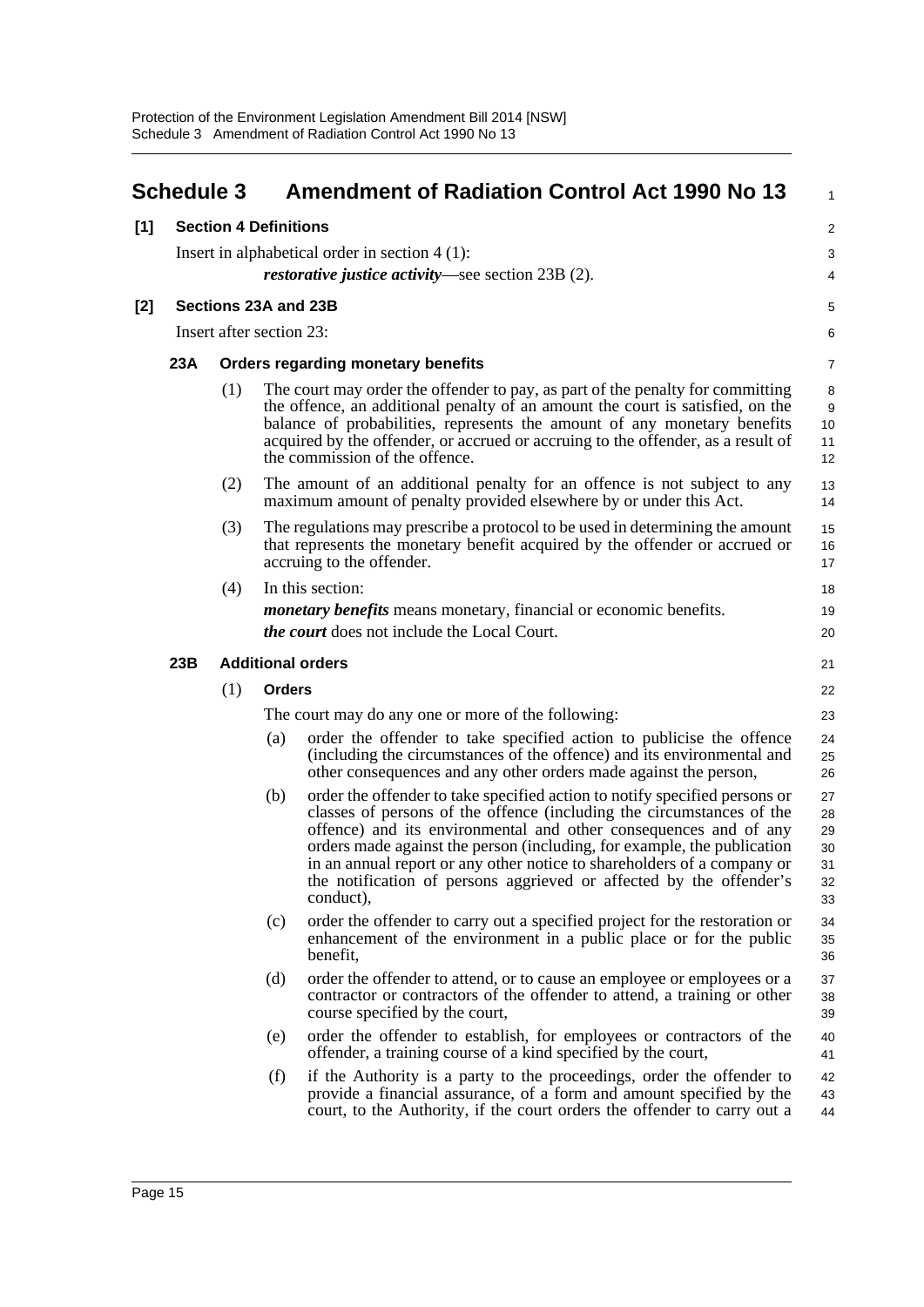specified work or program for the restoration or enhancement of the environment.

The Local Court is not authorised to make an order referred to in paragraph (c) or  $(f)$ .

(2) Without limiting subsection (1) (c), the court may order the offender to carry out any social or community activity for the benefit of the community or persons that are adversely affected by the offence (a *restorative justice activity*) that the offender has agreed to carry out. However, the Local Court is not authorised to make an order under this subsection.

#### (3) **Machinery**

The court may, in an order under this section, fix a period for compliance and impose any other requirements the court considers necessary or expedient for enforcement of the order.

13 14

36 37 38

#### (4) **Failure to publicise or notify**

If the offender fails to comply with an order under subsection  $(1)$   $(a)$  or  $(b)$ , the prosecutor or a person authorised by the prosecutor may take action to carry out the order as far as may be practicable, including action to publicise or notify:

(a) the original contravention, its environmental and other consequences, and any other penalties imposed on the offender, and

(b) the failure to comply with the order.

#### (5) **Cost of publicising or notifying**

The reasonable cost of taking action referred to in subsection (4) is recoverable by the prosecutor or person taking the action, in a court of competent jurisdiction, as a debt from the offender.

#### (6) **Financial assurances**

Sections 28G–28K apply to a financial assurance provided by an offender under an order made under this section in the same way as they apply to a financial assurance provided by a holder of a licence under a condition of a licence under Part 3A.

#### **[3] Section 24A Enforcement of undertakings**

Insert after section 24A (1):

(1A) Without limiting subsection (1), an undertaking that the Authority may accept under that subsection includes an undertaking to carry out a restorative justice activity. 33 34 35

#### **[4] Section 25A Penalty notices**

Insert at the end of section 25A (7) (c):

- , and
- (d) prescribe different amounts of penalties based on the number of times that an offender has been convicted of, or paid a penalty notice for, the same offence within a 5-year period. 39 40 41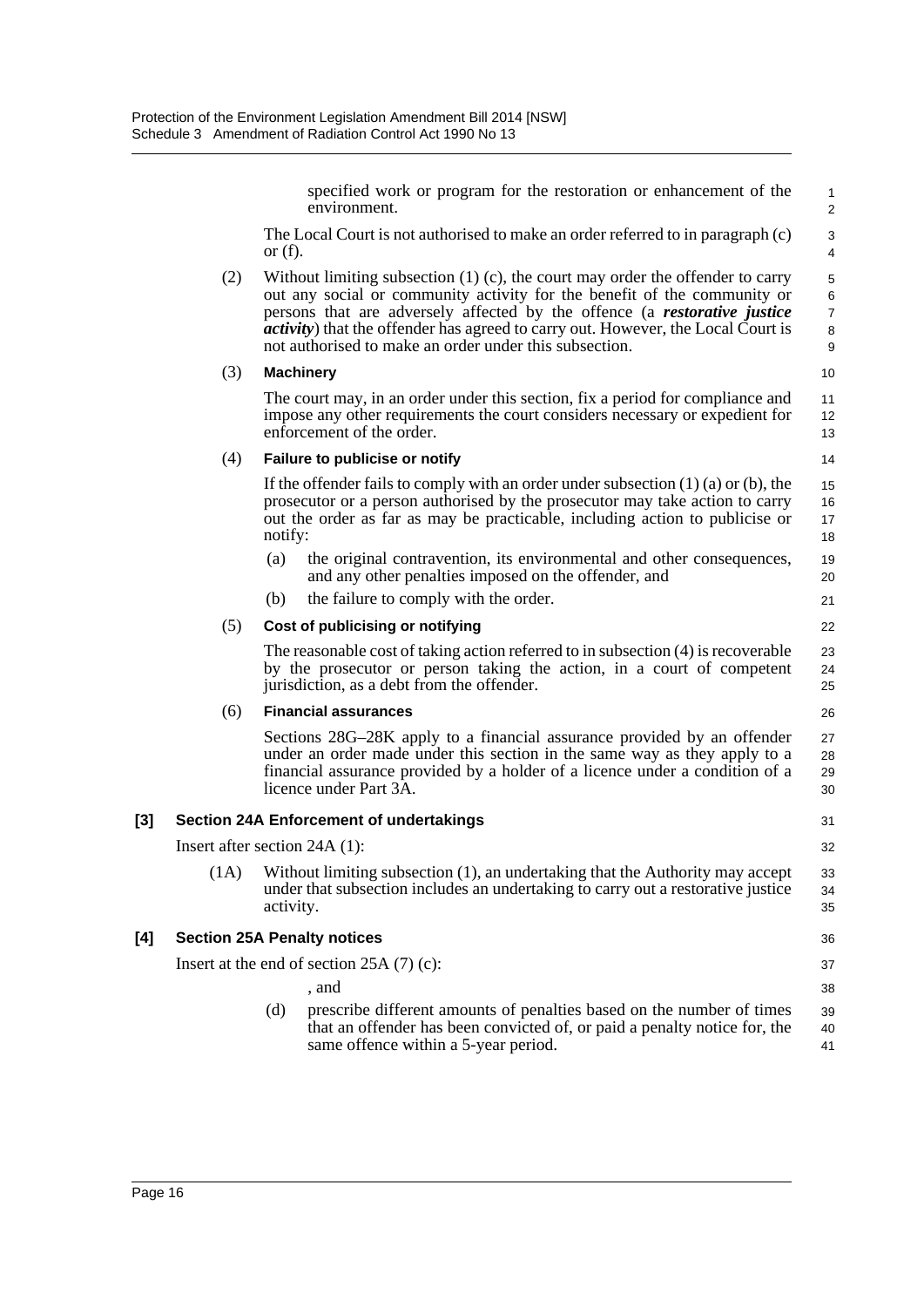| [5] |             | <b>Section 25B</b> | Insert after section 25A:                                                                                                                                                                                                                                                                                          | $\mathbf{1}$<br>$\mathbf 2$ |  |
|-----|-------------|--------------------|--------------------------------------------------------------------------------------------------------------------------------------------------------------------------------------------------------------------------------------------------------------------------------------------------------------------|-----------------------------|--|
|     | 25B         |                    | Remedy or restraint of breaches of this Act or regulations                                                                                                                                                                                                                                                         |                             |  |
|     |             | (1)                | Any person may bring proceedings in the Supreme Court for an order to<br>remedy or restrain a breach of this Act or the regulations.                                                                                                                                                                               | 3<br>4<br>5                 |  |
|     |             | (2)                | Any such proceedings may be brought whether or not proceedings have been<br>instituted for an offence against this Act or the regulations.                                                                                                                                                                         | 6<br>$\overline{7}$         |  |
|     |             | (3)                | Any such proceedings may be brought whether or not any right of the person<br>has been or may be infringed by or as a consequence of the breach.                                                                                                                                                                   | 8<br>9                      |  |
|     |             | (4)                | Any such proceedings may be brought by a person on the person's own behalf<br>or on behalf of another person (with their consent), or of a body corporate or<br>unincorporate (with the consent of its committee or other controlling or<br>governing body), having like or common interests in those proceedings. | 10<br>11<br>12<br>13        |  |
|     |             | (5)                | Any person on whose behalf proceedings are brought is entitled to contribute<br>to or provide for the payment of the legal costs and expenses incurred by the<br>person bringing the proceedings.                                                                                                                  | 14<br>15<br>16              |  |
|     |             | (6)                | If the Court is satisfied that a breach has been committed or that a breach will,<br>unless restrained by order of the Court, be committed, it may make such orders<br>as it thinks fit to remedy or restrain the breach.                                                                                          | 17<br>18<br>19              |  |
|     |             | (7)                | Without limiting the powers of the Court under this section, an order under this<br>section may suspend any licence.                                                                                                                                                                                               | 20<br>21                    |  |
|     |             | (8)                | In this section:<br><b>breach</b> includes a threatened or apprehended breach.                                                                                                                                                                                                                                     | 22<br>23                    |  |
| [6] |             |                    | <b>Schedule 2 Savings and transitional provisions</b>                                                                                                                                                                                                                                                              | 24                          |  |
|     |             |                    | Insert at the end of clause $1(1)$ :                                                                                                                                                                                                                                                                               | 25                          |  |
|     |             |                    | any other Act that amends this Act                                                                                                                                                                                                                                                                                 | 26                          |  |
| [7] |             | <b>Schedule 2</b>  |                                                                                                                                                                                                                                                                                                                    | 27                          |  |
|     |             |                    | Insert at the end of the Schedule with appropriate Part and clause numbering:                                                                                                                                                                                                                                      | 28                          |  |
|     | <b>Part</b> |                    | <b>Provisions consequent on enactment of Protection</b><br>of the Environment Legislation Amendment Act<br>2014                                                                                                                                                                                                    | 29<br>30<br>31              |  |
|     |             |                    | <b>Definition</b>                                                                                                                                                                                                                                                                                                  | 32                          |  |
|     |             |                    | In this Part:<br><b>amending</b> Act means the Protection of the Environment Legislation<br>Amendment Act 2014.                                                                                                                                                                                                    | 33<br>34<br>35              |  |
|     |             |                    | Court orders in connection with offences                                                                                                                                                                                                                                                                           | 36                          |  |
|     |             | (1)                | Sections 23A and 23B, as inserted by the amending Act, extend to proceedings<br>that were initiated, but not determined, before the commencement of the<br>sections.                                                                                                                                               | 37<br>38<br>39              |  |
|     |             | (2)                | Proceedings are not determined for the purposes of subclause (1) even if all<br>that remains to be completed is the sentencing of an offender.                                                                                                                                                                     | 40<br>41                    |  |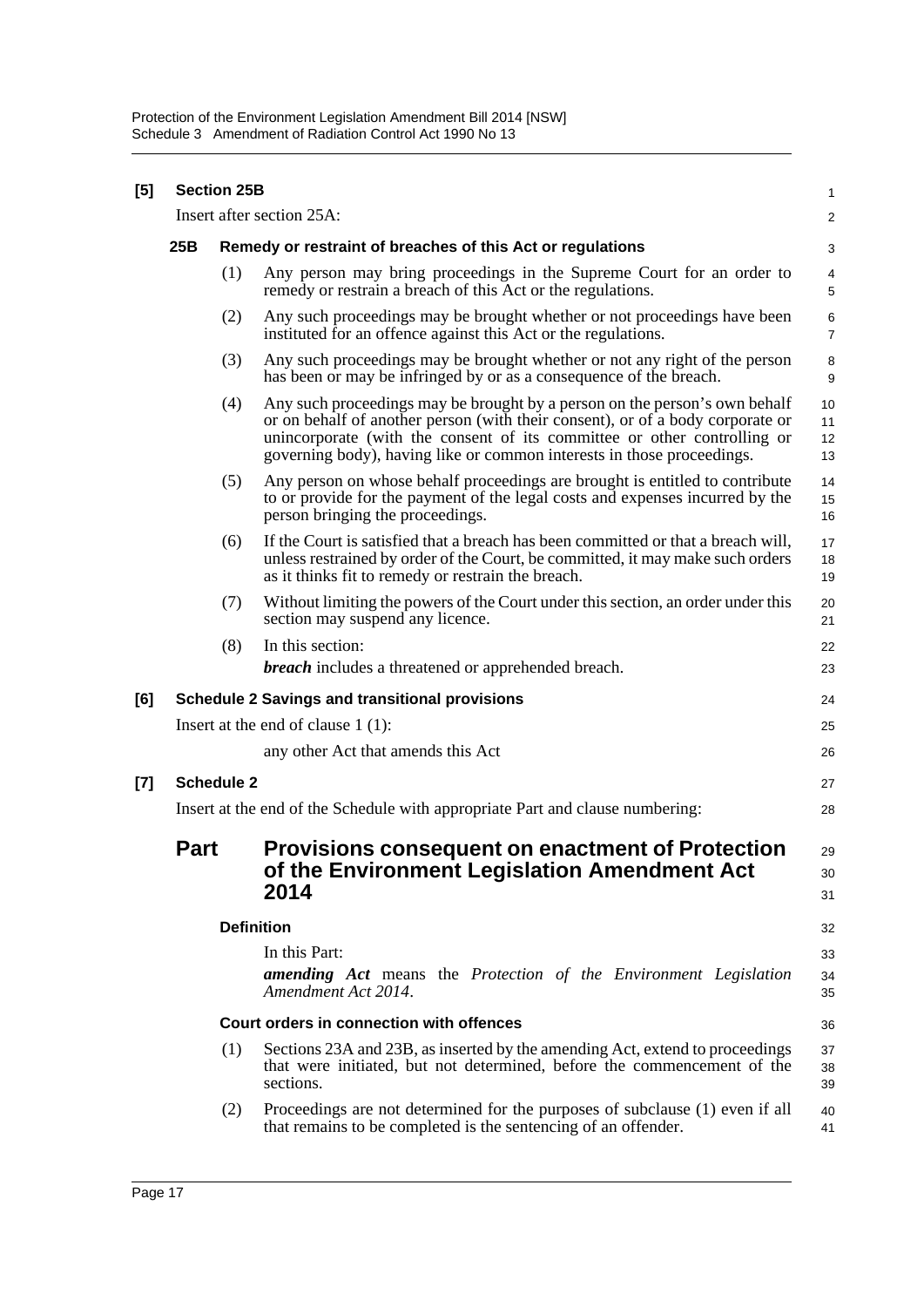#### **Penalty notices for repeat offenders**

Section 25A (7) (d), as inserted by the amending Act, extends to convictions and payments of penalty notices that occurred before its commencement for the purposes of counting the number of offences for which an offender was convicted, or has paid a penalty notice, within a 5-year period referred to in that paragraph.

5 6